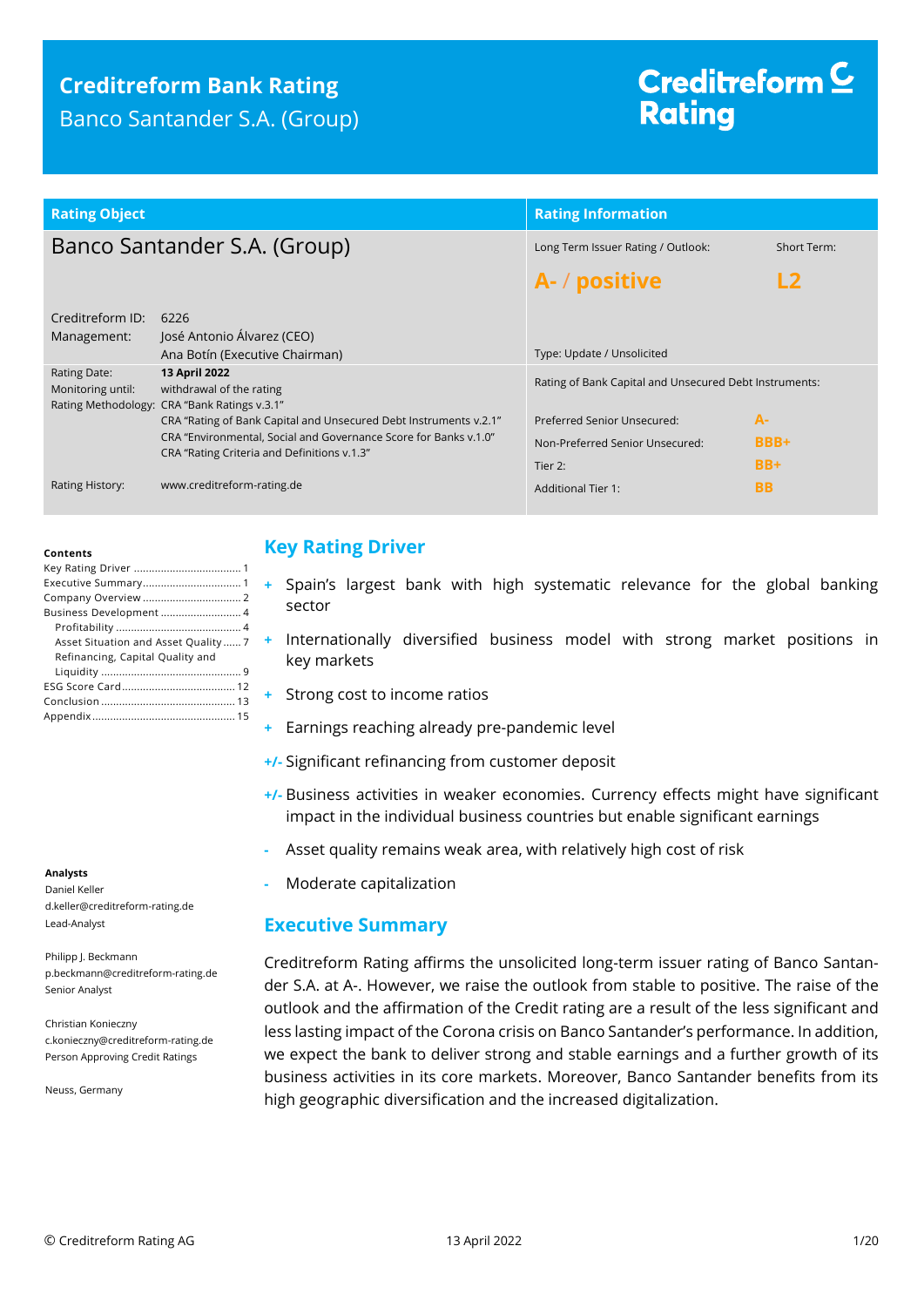### <span id="page-1-0"></span>**Company Overview**

Founded in 1857, Banco Santander S.A. (hereafter: Santander or the Bank) is managed by the Botín family in the fourth generation. The bank developed from a series of mergers and acquisitions into a globally operating and multinational financial group, beginning in the 1990s. After the merger with Banco Central Hispano in 1990, Banco Santander became the largest universal bank in Spain. The bank's headquarter is in Madrid.

Santander's business model focuses primarily on commercial banking (lending and deposit business with private customers as well as small and medium-sized corporate customers). Banco Santander differentiates between a primary segment and secondary segment in its business areas.

This primary level of segmentation is based on the Group's management structure and comprises four operating areas as well as the Corporate Centre. The operating areas are Europe (comprises all business activities carried out in the region, except that included in Digital Consumer Bank), North America, South America and Digital Consumer Bank (incl. Santander Consumer Finance, which incorporates the entire consumer finance business in Europe, Openbank and Open Digital Services). The bank's ten core markets are: Spain, Mexico, USA, Chile, Argentina, Brazil, UK, Portugal, Poland and the Digital Consumer Bank division (in Germany, among others).

At the secondary level of segmentation, Santander is structured into Retail Banking, Santander Corporate & Investment Banking (SCIB), Wealth Management & Insurance (WM&I) and PagoNxt, which have the following responsibilities:

- Retail Banking: Covers all customer banking businesses, including consumer finance, except those of corporate banking, which are managed through Santander Corporate & Investment Banking, asset management, private banking and insurance, which are managed by Wealth Management & Insurance.
- Santander Corporate & Investment Banking: SCIB business includes revenue from global corporate banking, investment banking and global markets, including treasuries managed globally (always after the appropriate distribution with Retail Banking customers), as well as equity business.
- Santander Wealth Management & Insurance: WM&I consists of the divisions asset management business (Santander Asset Management), the corporate unit of Private Banking and International Private Banking in Miami and Switzerland and the insurance business (Santander Insurance)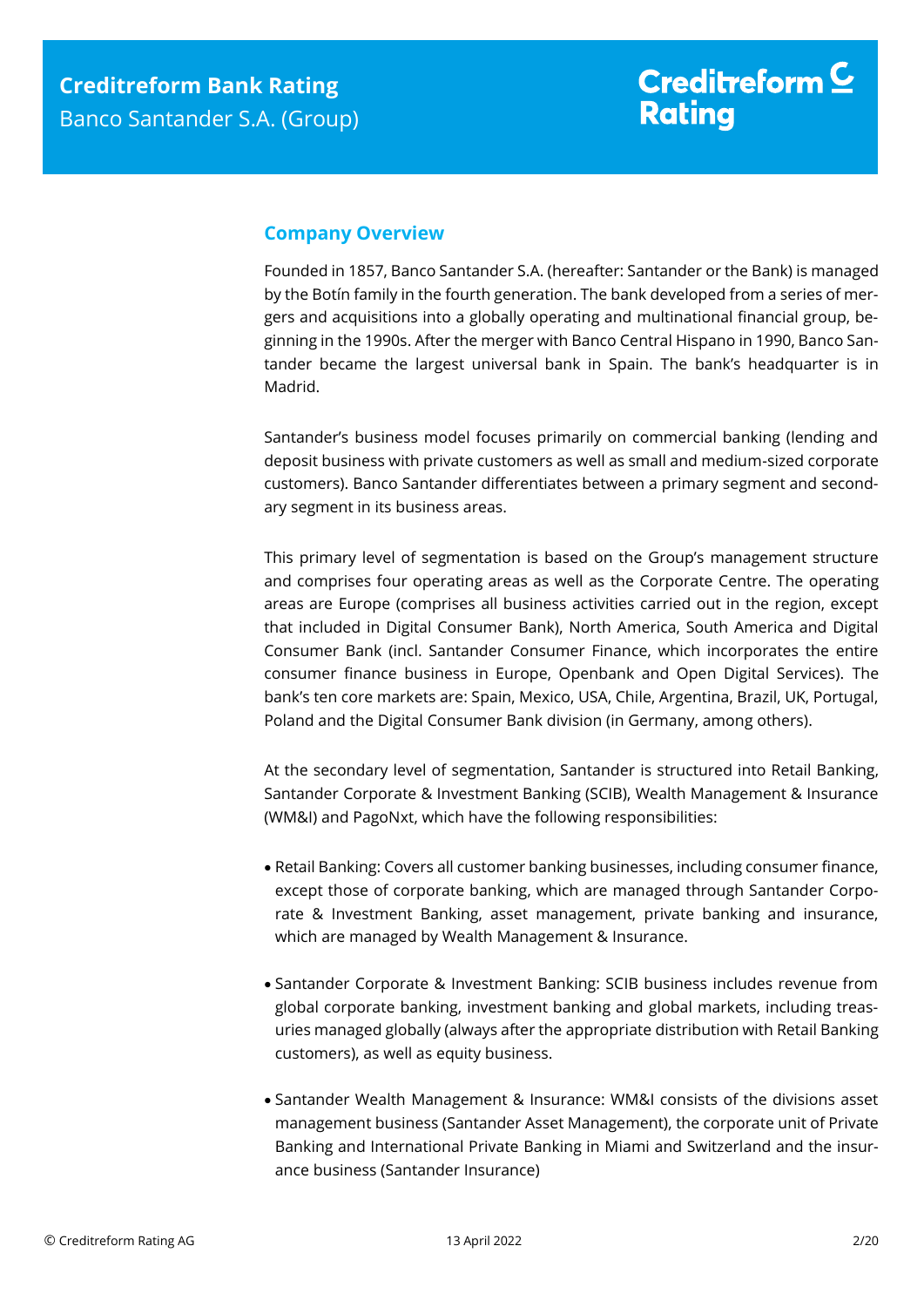PagoNxt. The PagoNxt division offers digital payment solutions, providing global technology solutions for the bank and its new customers in the open market. It is structured in three businesses: Merchant Acquiring, International Trade and Consumer.

Moreover, Santander is the second largest bank in the Eurozone in terms of market capitalization. As of December 2021, the bank recorded about EUR 1,595 billion of total assets. Santander has a strong and focused presence in its core markets across Europa and the Americas with more than 3.9 million shareholders and 153 million customers. In addition to expanding its digital business model, Banco Santander, with its approximately 10,000 branches (2021), continues to have a high international presence, unlike many of its competitors.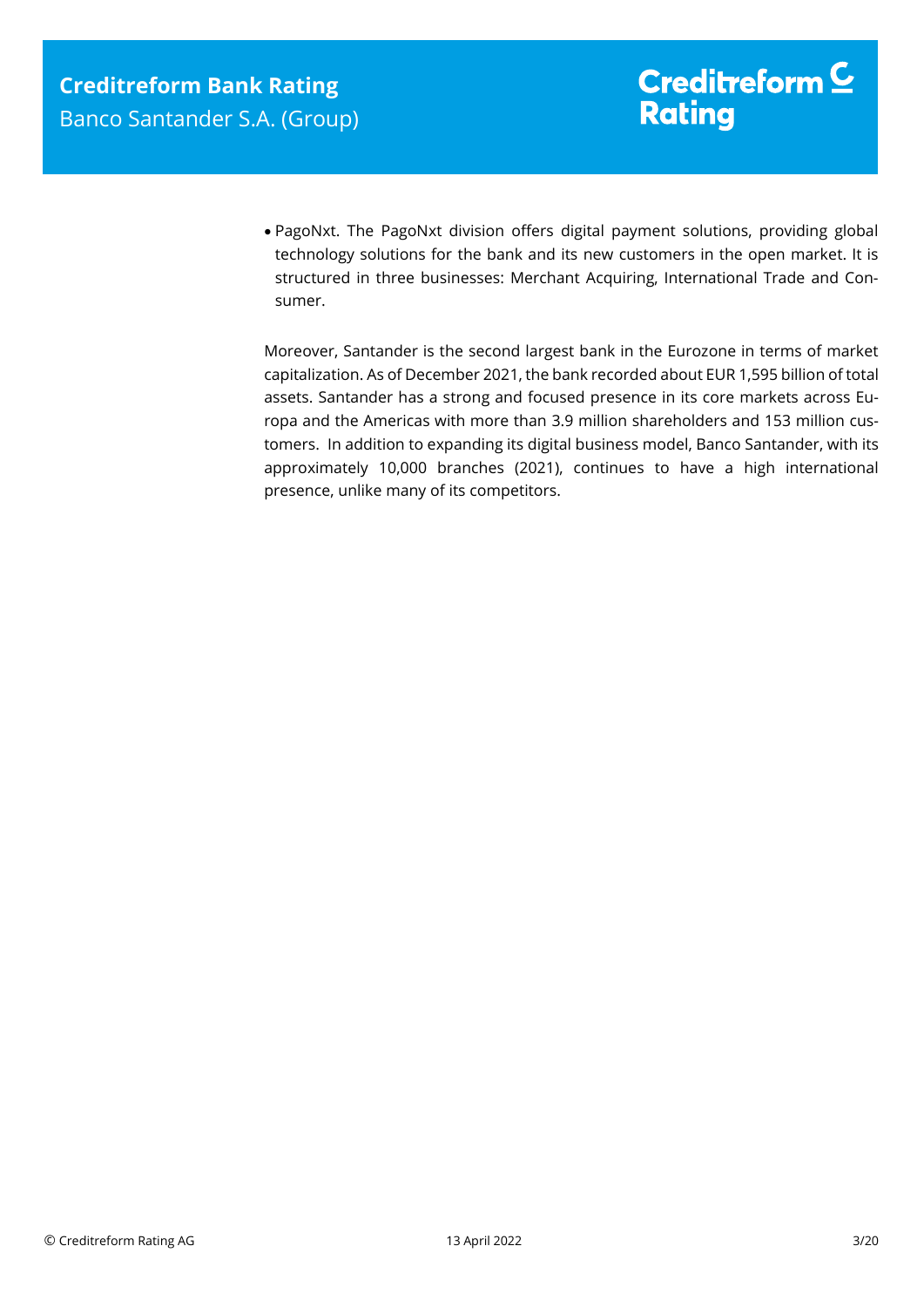# Creditreform  $\subseteq$ **Rating**

### <span id="page-3-0"></span>**Business Development**

#### <span id="page-3-1"></span>**Profitability**

Banco Santander was able to increase its net interest income in 2021 again after the drop in 2020, which was mostly related to the Corona pandemic impact and resulting exchange effects. The bank benefits from higher volumes, which positive impact was partially offset by lower interest rates. Net of exchange effects, Banco Santander would achieve a growth of its interest income by about 7%. In 2021, Santander recorded significant growth of its interest income in particular in UK (+22%), Brazil (+13%) as well as Chile (10%), while the US segment recorded declining interest income primarily due to disposals of the Puerto Rico and the Bluestem portfolio, in addition to a 2% decrease in Mexico. Overall, Santander benefits from its strong geographical diversification, which allows higher interest margins in comparison to the European market. In addition, Santander benefits from the participation at the ECB TLTRO III program, which enables the bank to record an interest income of about €868mn in 2021 (391mn EUR in 2020).

The following chart shows the geographical distribution of the bank's net operating income in 2021:



Chart 1: Geographical distribution of the net operating income of Banco Santander S.A.| Source: Annual report 2021, Own Illustration

Moreover, Santander's fee and commission income improved year-over-year (+4.9%), but remained below the pro-Corona pandemic level. Leaving out exchange effects, Santander would even record an increase YOY by about 8%. Driver of the increase in fee income are among others increased asset management fees in addition to the account management fees. By geography, driver of the increased fee income are Europe excl. UK (up by 9%) and South America (+13%). By contrast, the drop in 2020 was mainly related to exchange effects and lower market activities in Europe excl. Poland.

Furthermore, interest income and fee income are the main sources of income of Banco Santander and account for about 90% of total income. With both sources of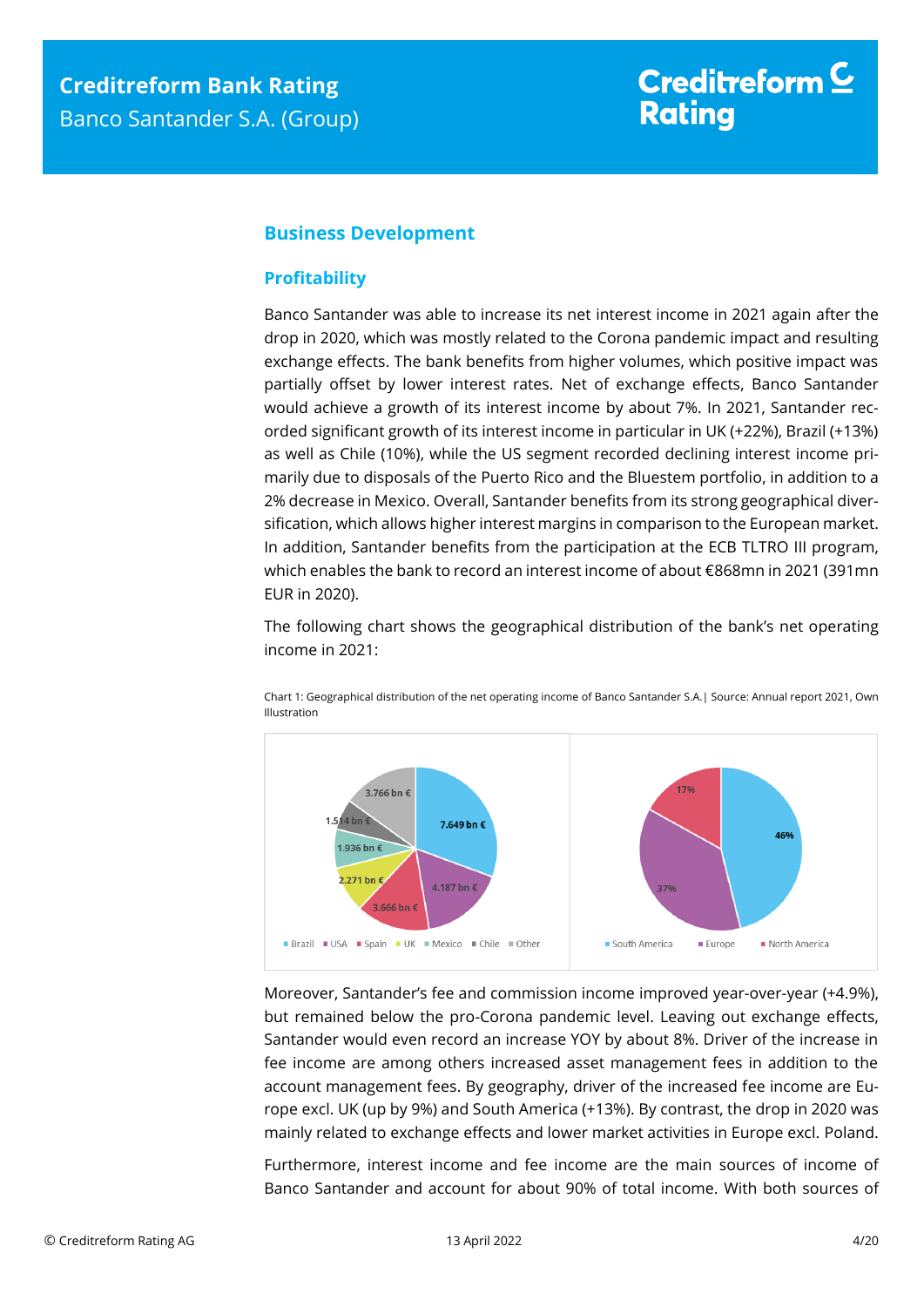income Santander benefits from its high level of diversification and shows a strong level of resilience.

Net trading income, which increased in 2020 due to foreign currency hedging, portfolio sales and market volatility management, normalized and returned to its pre-Corona pandemic level.

The increase in operating costs is primarily related to inflationary environment in South America, in addition due to among others higher costs in Poland as well as in general higher investments. However, in the view of the development of 2020, this development shows a drop to the previous pre-Corona pandemic cost level and was to be expected since the drop in 2020 was mostly related to currency effects. In addition, Santander follows a strict cost management with ongoing investments in cost reductions, which enables the bank so maintain a good level of cost efficiency.

Banco Santander's cost of risk normalized after the strong increase following the Corona pandemic impact in 2020. With cost of risk of about 79bp (own calculation) in 2021, Santander's ratio is at an elevated level in comparison to other large European banks, but can be explained by its significant overseas business activities in particular in South America. The strong increase in 2020 was mostly due to the weaker economic outlook caused by the Corona pandemic in addition to some collective and individual assessments to reflect expected credit losses. However, Santander released about 750mn EUR of those provisions in 2021 already. After the significant goodwill impairment in 2020 (Santander UK: € 6.1bn, Santander US: €2.3bn, Santander Bank Polska: € 1.2bn and others) the remaining goodwill on Santander's balance sheet reached a moderate level of about €12.7bn.

A detailed group income statement for the years of 2018 through 2021 can be found in Figure 1 below: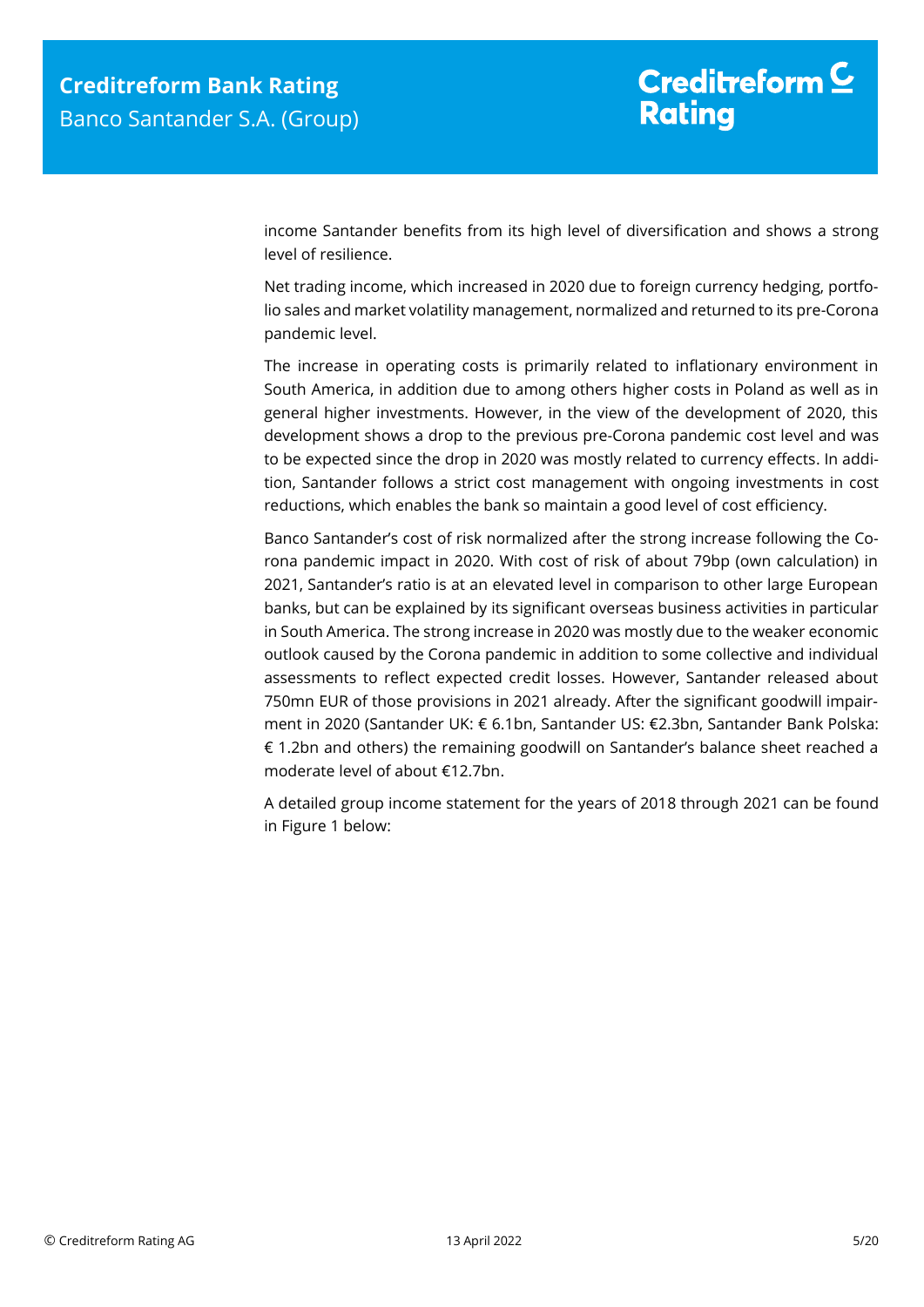| Income Statement (EUR m)                                     | 2021   | %        | 2020     | 2019     | 2018     |
|--------------------------------------------------------------|--------|----------|----------|----------|----------|
| Income                                                       |        |          |          |          |          |
| Net Interest Income                                          | 33.370 | $+4.3$   | 31.994   | 35.283   | 34.341   |
| Net Fee & Commission Income                                  | 10.502 | $+4.9$   | 10.015   | 11.779   | 11.485   |
| Net Insurance Income                                         | 211    | $+0,5$   | 210      | 120      | 51       |
| Net Trading & Fair Value Income                              | 1.563  | $-28,5$  | 2.187    | 1.531    | 1.797    |
| <b>Equity Accounted Results</b>                              | 432    | $< -100$ | $-96$    | 324      | 737      |
| Dividends from Equity Instruments                            | 513    | $+31.2$  | 391      | 533      | 370      |
| Other Income                                                 | 2.344  | $+13,3$  | 2.069    | 3.147    | 1.671    |
| <b>Operating Income</b>                                      | 48.935 | $+4,6$   | 46.770   | 52.717   | 50.452   |
| <b>Expense</b>                                               |        |          |          |          |          |
| Depreciation and Amortisation                                | 2.987  | $-4,4$   | 3.126    | 4.624    | 2.615    |
| Personnel Expense                                            | 11.216 | $+4,0$   | 10.783   | 12.141   | 11.865   |
| Tech & Communications Expense                                | 3.272  | $+0,2$   | 3.264    | 3.356    | 2.077    |
| Marketing and Promotion Expense                              | 510    | $-2,5$   | 523      | 685      | 646      |
| <b>Other Provisions</b>                                      | 2.814  | $+18,3$  | 2.378    | 3.490    | 2.223    |
| Other Expense                                                | 6.139  | $+0,2$   | 6.127    | 6.294    | 7.766    |
| <b>Operating Expense</b>                                     | 26.938 | $+2,8$   | 26.201   | 30.590   | 27.192   |
| <b>Operating Profit &amp; Impairment</b>                     |        |          |          |          |          |
| <b>Operating Profit</b>                                      | 21.997 | $+6.9$   | 20.569   | 22.127   | 23.260   |
| Cost of Risk / Impairment                                    | 7.407  | $-40,1$  | 12.374   | 9.352    | 8.936    |
| <b>Net Income</b>                                            |        |          |          |          |          |
| Non-Recurring Income                                         | 98     | $> +100$ | 44       | $\Omega$ | $\Omega$ |
| Non-Recurring Expense                                        | 141    | $-98.6$  | 10.315   | 232      | 123      |
| <b>Pre-tax Profit</b>                                        | 14.547 | $< -100$ | $-2.076$ | 12.543   | 14.201   |
| Income Tax Expense                                           | 4.894  | $-13,1$  | 5.632    | 4.427    | 4.886    |
| <b>Discontinued Operations</b>                               |        |          |          |          |          |
| <b>Net Profit</b>                                            | 9.653  | $< -100$ | $-7.708$ | 8.116    | 9.315    |
| Attributable to minority interest (non-controlling interest) | 1.529  | $+43,8$  | 1.063    | 1.601    | 1.505    |
| Attributable to owners of the parent                         | 8.124  | $< -100$ | $-8.771$ | 6.515    | 7.810    |

Figure 1: Group income statement | Source: eValueRate / CRA

Due to Santander's regained profitability in 2021, all of the Group's earnings figures increased year-over-year and reached again its widely satisfying level.

Santander's ROA, ROE and RORWA before and after taxes figures reached again a satisfying level in 2021 after the drop in 2020. The quick rebound despite the still ongoing Corona pandemic is remarkable. Overall, the Group distinctly benefits from its diversified business model with its overseas activities, which are characterized by high-margins. This fact is underpinned by Santander's net interest margin, which remained at an impressive level over the recent years, in particular in comparison with other large European banks. In addition, Santander maintains its sound cost to income ratios, which represent the bank's intrinsic profitability and which are clearly ahead of most other large European banks. The bank clearly shows a strict cost discipline with ongoing investments to increase its efficiency. Finally, Santander's earnings figures are again one of the best performers of all areas analyzed after the drop in 2020.

A detailed overview of the income ratios for the years of 2018 through 2021 can be found in Figure 2 below: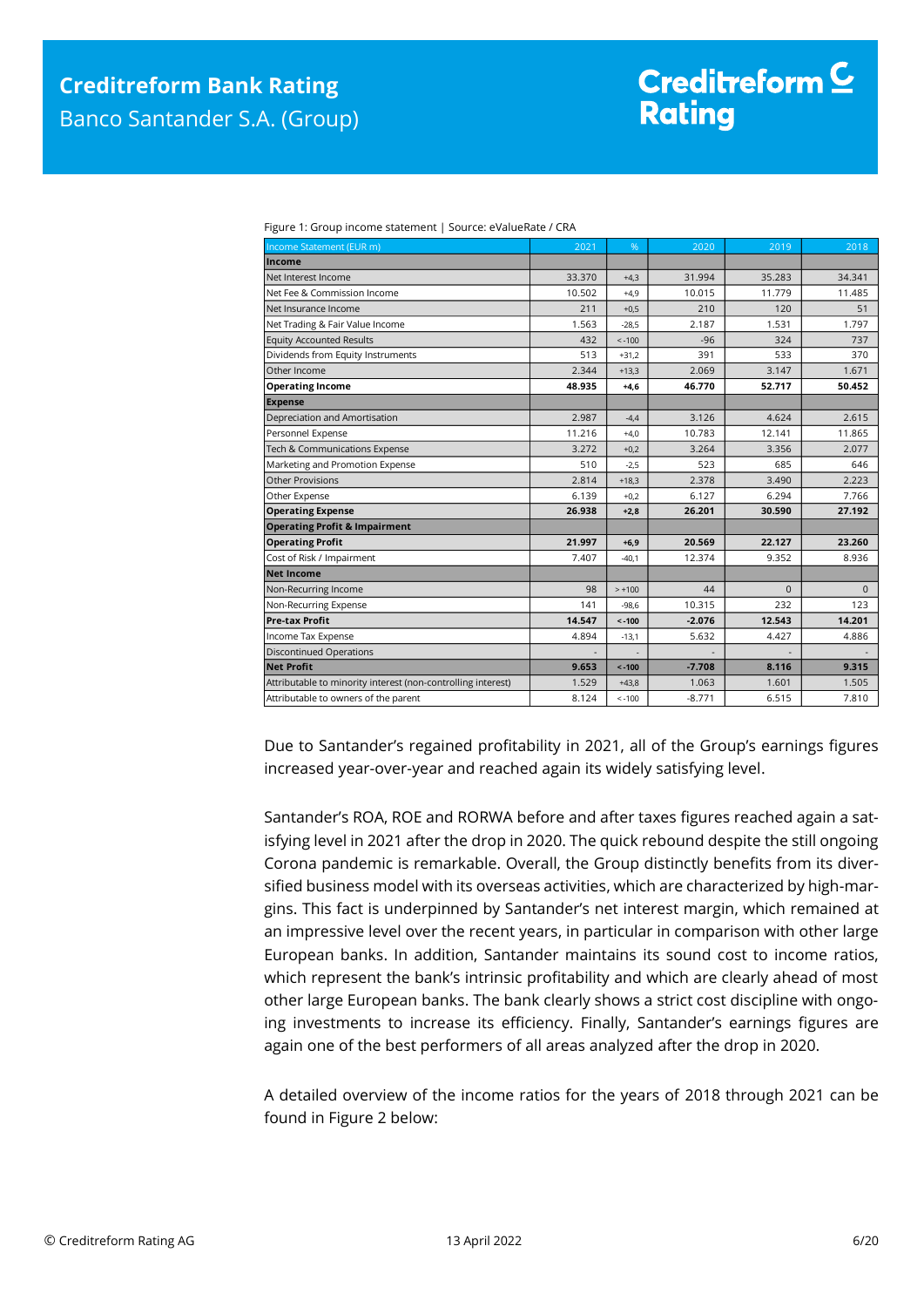|  | Figure 2: Group key earnings figures   Source: eValueRate / CRA |  |
|--|-----------------------------------------------------------------|--|

| Income Ratios (%)                                     | 2021  | %        | 2020    | 2019  | 2018  |
|-------------------------------------------------------|-------|----------|---------|-------|-------|
| Cost Income Ratio (CIR)                               | 55,05 | $-0,97$  | 56,02   | 58,03 | 53,90 |
| Cost Income Ratio ex. Trading (CIRex)                 | 56,86 | $-1,90$  | 58,77   | 59,76 | 55,89 |
| Return on Assets (ROA)                                | 0,60  | $+1,12$  | $-0,51$ | 0,53  | 0,64  |
| Return on Equity (ROE)                                | 9,95  | $+18,39$ | $-8,44$ | 7,33  | 8,68  |
| Return on Assets before Taxes (ROAbT)                 | 0,91  | $+1,05$  | $-0,14$ | 0,82  | 0,97  |
| Return on Equity before Taxes (ROEbT)                 | 14,99 | $+17.26$ | $-2,27$ | 11,33 | 13,23 |
| Return on Risk-Weighted Assets (RORWA)                | 1,67  | $+3,04$  | $-1,37$ | 1,34  | 1,57  |
| Return on Risk-Weighted Assets before Taxes (RORWAbT) | 2,51  | $+2,88$  | $-0,37$ | 2,07  | 2,40  |
| Net Interest Margin (NIM)                             | 2,33  | $-0,09$  | 2,42    | 2,62  | 2,67  |
| Pre-Impairment Operating Profit / Assets              | 1,38  | $+0,68$  | 0,69    | 1,45  | 1,59  |
| Cost of Funds (COF)                                   | 0,89  | $-0,10$  | 1,00    | 1,57  | 1,52  |
| Change in %- Points                                   |       |          |         |       |       |

#### <span id="page-6-0"></span>**Asset Situation and Asset Quality**

In general, Santander's balance sheet as well as the aforementioned income statement are strongly affected by exchange rate movements, in particular in volatile times. After the negative exchange rate effects in 2020, which were the main driver of the decreased net loan position, Santander was able to expend its lending activities in 2021 again. Net loans to customers, as the main balance sheet item, increased by about 6% (4% excl. exchange effects). According to Santander's statement from 7 March 2022, the bank's direct exposure to Russian and Ukrainian markets and assets is negligible. The breakdown of the credit volume by geographical business area (as of 2021) is shown in chart 2 below:

Chart 2: Geographical distribution of gross loans and advances to customers (excl. reverse repos) of Banco Santander S.A.| Source: Annual Report 2021, Own Illustration



Moreover, Chart 1 in combination with Chart 2 show the profitability of the South American business activities despite their relative low share of the loan volume. While the bank was able to regain its pre-Corona pandemic level volumes in North and South America as well as at the digital consumer bank, Santander was able to expend its loan activities in particular in Europe by 5% in comparison to 2019. In addition, the bank's loan portfolio shows a high level of diversification with regard to economic sectors whereby the financial and insurance sector (20%); the manufacturing sector (13%) and real estate sector (10%) record the most relevant shares.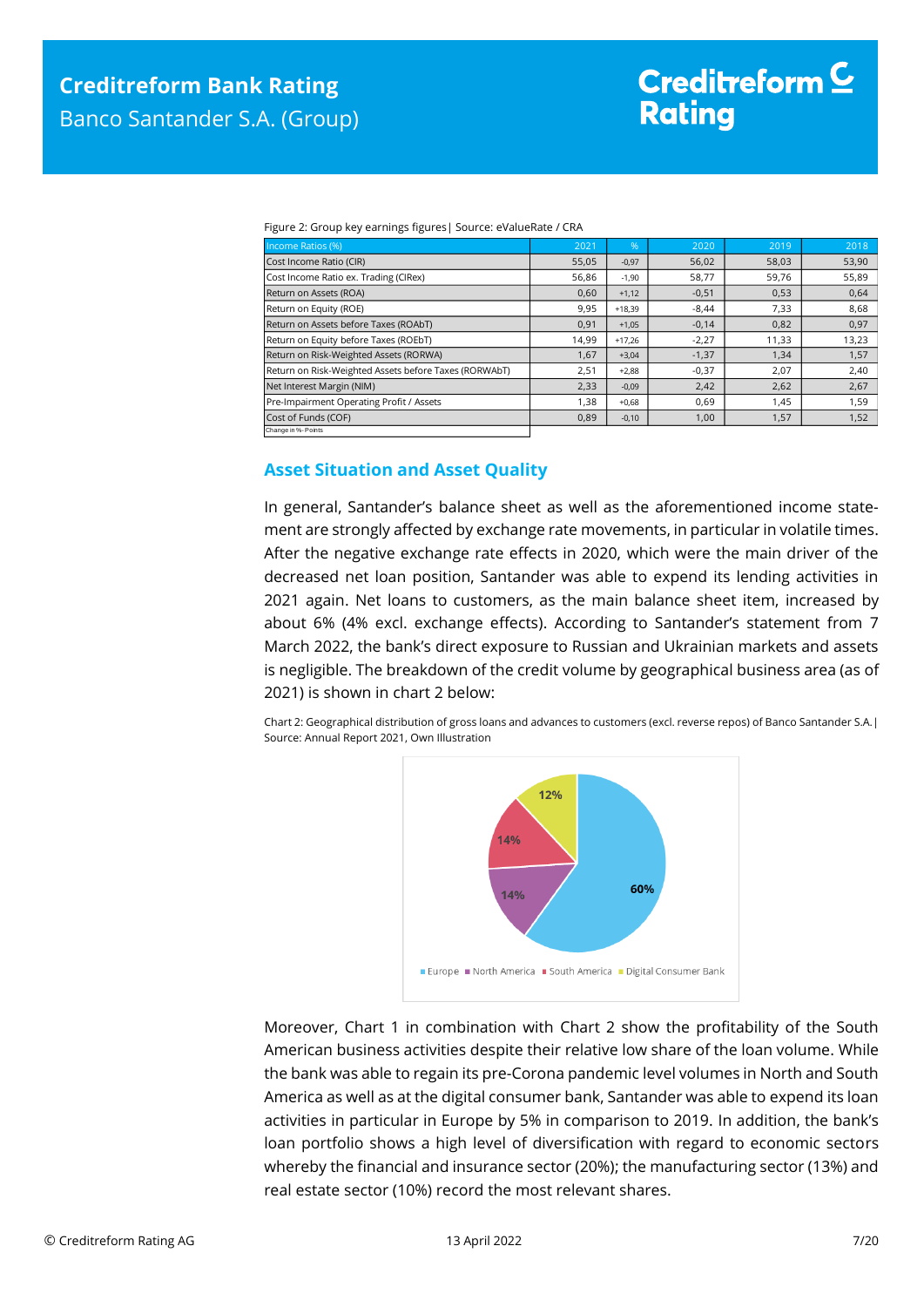All other asset items did not change significantly over the recent years, except for the bank's cash position. The high cash holding of Santander follows the bank's participation at the ECB TLTRO III program (as of 31 December 2021 with 88.9bn EUR), which enables the bank very favorable refinancing at even negative rates.

A detailed look at the development of the asset side of the balance sheet for the years of 2018 through 2021 can be taken in Figure 3 below:

| Assets (EUR m)                        | 2021      | %       | 2020      | 2019      | 2018      |
|---------------------------------------|-----------|---------|-----------|-----------|-----------|
| Cash and Balances with Central Banks  | 223.964   | $+35,2$ | 165.596   | 118,600   | 129.264   |
| Net Loans to Banks                    | 33.865    | $+16,3$ | 29.115    | 31.412    | 25.032    |
| Net Loans to Customers                | 939.418   | $+6,7$  | 880.497   | 896.515   | 850.611   |
| <b>Total Securities</b>               | 185.425   | $-3,5$  | 192.186   | 203.246   | 205.993   |
| <b>Total Derivative Assets</b>        | 59.463    | $-23,2$ | 77.442    | 72.315    | 65.634    |
| <b>Other Financial Assets</b>         | 58.107    | $-13,0$ | 66.787    | 84.297    | 75.083    |
| <b>Financial Assets</b>               | 1.500.242 | $+6,3$  | 1.411.623 | 1.406.385 | 1.351.617 |
| <b>Equity Accounted Investments</b>   | 7.525     | $-1,3$  | 7.622     | 8.772     | 7.588     |
| Other Investments                     | 978       | $+1,6$  | 963       | 973       |           |
|                                       |           |         |           |           | 1.563     |
| <b>Insurance Assets</b>               | 432       | $-0,7$  | 435       | 484       | 534       |
| Non-current Assets & Discontinued Ops | 4.089     | $-8,0$  | 4.445     | 4.601     | 5.426     |
| Tangible and Intangible Assets        | 48.927    | $+2,6$  | 47.680    | 61.949    | 53.154    |
| <b>Tax Assets</b>                     | 25.196    | $+2,5$  | 24.586    | 29.585    | 30.251    |
| <b>Total Other Assets</b>             | 8.446     | $-22,5$ | 10.896    | 9.946     | 9.138     |

Figure 3: Development of assets| Source: eValueRate / CRA

Santander's NPL ratio (stage 3 loans) of 3.16% is at a comparatively low level, even though the bank's has significant activities outside of Europe. In addition, even in comparison to some other large European banks and despite the Corona pandemic impact, Santander's NPL ratio remains low.

Moreover, Santander's NPL to RWA ratio shows a moderate risk of Santander's loans in comparison to its risk-weighted assets as well. In addition, the ratio increased slightly despite the Corona pandemic impact. Despite the bank's significant business activities in emerging markets, which bear a higher risk weighting, Santander's RWA ratio is at a relatively low level. Moreover, the reserves / NPL ratio of about 72.5% of Santander is at a sound level and shows adequate risk provisioning. Both of Santander's net-write off ratios were at an unsatisfactory level already before the Corona pandemic. Despite the slight improvement in impairment expense in 2021, the bank still shows a higher risk profile with regard to its assets, which leads to higher impairment needs. The bank's potential problem loans ratio (measured by stage 2 loans) is besides the increased loan loss provision the other significant lasting impact of the Corona pandemic. With a potential problem loan ratio of about 7.19%, Santander reached an elevated level and remained at this in 2021, indicating persistent potential risk as a result of the Corona pandemic.

A detailed overview of the asset quality for the years of 2017 through 2020 can be found in Figure 4 below: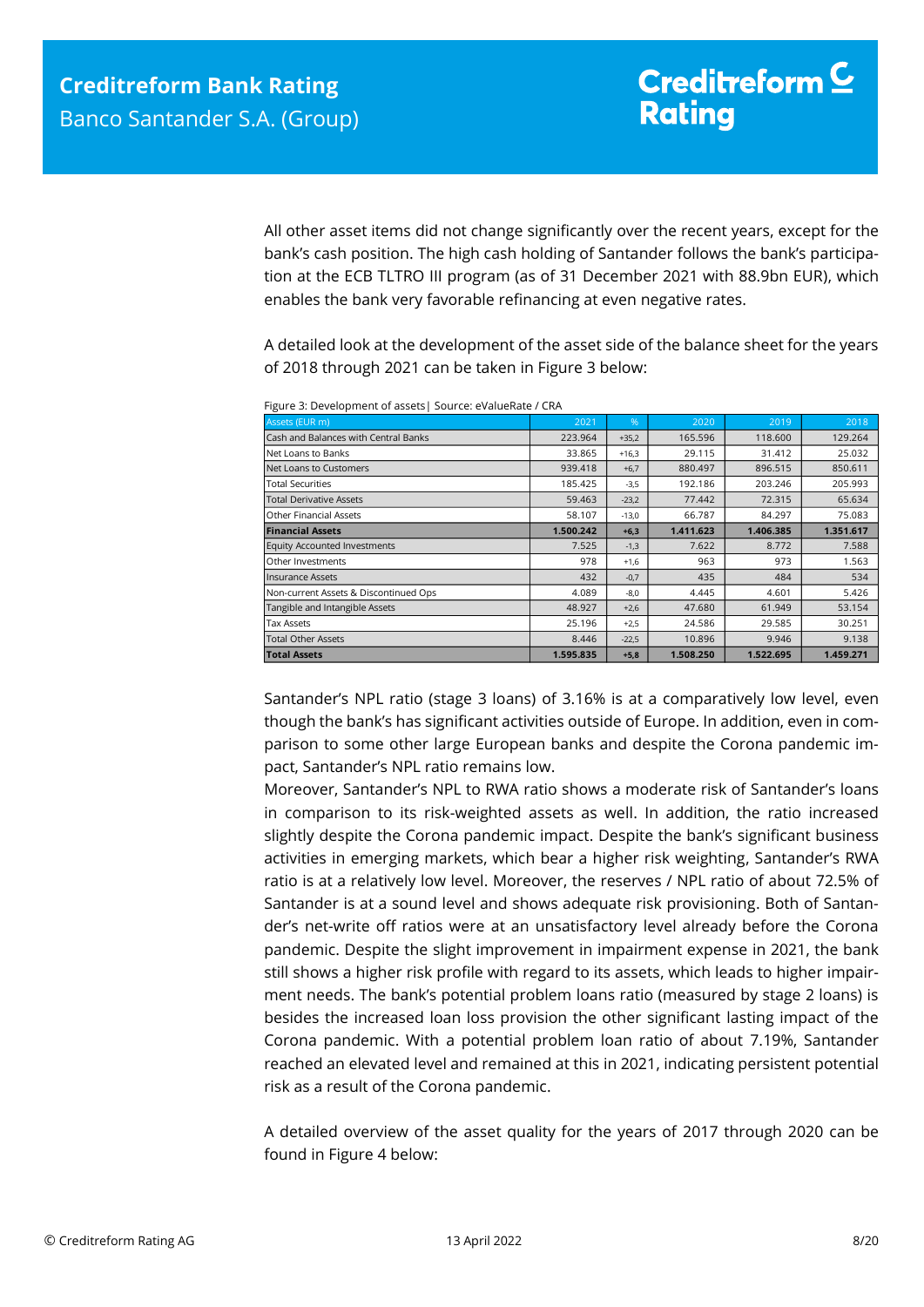| $\alpha$ is the $\alpha$ is the properties of asset quality $\beta$ bounded value in the $\beta$ CRA |       |         |       |       |       |
|------------------------------------------------------------------------------------------------------|-------|---------|-------|-------|-------|
| <b>Asset Ratios (%)</b>                                                                              | 2021  | %       | 2020  | 2019  | 2018  |
| Net Loans/ Assets                                                                                    | 58,87 | $+0.49$ | 58,38 | 58,88 | 58,29 |
| Risk-weighted Assets/ Assets                                                                         | 36,31 | $-0.94$ | 37,25 | 39,75 | 40,59 |
| NPLs*/ Net Loans to Customers                                                                        | 3,16  | $-0,05$ | 3,21  | 3,32  | 3,73  |
| NPLs*/ Risk-weighted Assets                                                                          | 5,46  | $-0,02$ | 5,48  | 5,38  | 5,65  |
| Potential Problem Loans**/ Net Loans to Customers                                                    | 7,19  | $-0.31$ | 7,51  | 5,63  | 6,13  |
| Reserves/NPLs*                                                                                       | 72,57 | $-4,00$ | 76,57 | 68,35 | 69,65 |
| Reserves/ Net Loans                                                                                  | 2,44  | $-0,24$ | 2,68  | 2,48  | 2,74  |
| Cost of Risk/ Net Loans                                                                              | 0.79  | $-0.62$ | 1,41  | 1.04  | 1,05  |
| Cost of Risk/ Risk-weighted Assets                                                                   | 1,28  | $-0.92$ | 2,20  | 1,55  | 1,51  |
| Cost of Risk/ Total Assets                                                                           | 0.46  | $-0.36$ | 0,82  | 0,61  | 0.61  |

Figure 4: Development of asset quality| Source: eValueRate / CRA

Change in %- Points

<span id="page-8-0"></span>\* NPLs are represented by Stage 3 Loans where available. \*\* Potential Problem Loans are Stage 2 Loans where available.

#### **Refinancing, Capital Quality and Liquidity**

Total deposits from customers represent the major source of refinancing of Santander. About 35% of the customer deposits are customer deposits from Spain while only 10% of customer deposits are related to South America, which are subject to higher exchange effects (distribution of the rest: 12% EU excl. Spain, 35% OECD incl. UK with major share, 8% US and Puerto Rico). Overall, after the drawdown on customer deposits mostly due to exchange effects in particular in South America, Santander recorded in 2021 significant growth of its customer deposits in all of its geographical areas. Most of the banks customer deposits are demand deposits (78%) and bear a risk of quick withdrawals. In general, Santander denotes increasing deposits at current accounts, while time deposits show a slower growth, which is in line with market development.

Santander's total debt item, as the second largest position of liabilities, consist primarily of senior unsecured debt (€111bn) and senior secured debt (€82bn) with a balanced maturity profile. About €90bn of Santander's bonds and debentures outstanding are denominated in Euro while €66bn are denominated in US Dollar (other significant currencies are GBP with about 13bn and the Brazilian Real with €9bn), which shows a well-diversified funding mixture with regard to its currencies.

The most relevant change in recent years with regard to the bank's refinancing is related to the ECB TLTRO III funding program, which enables funding at very favorable rates (up to -1%) if conditions are met. As of December 2021, Santander took about €88.9bn at the ECB program, which has the aforementioned significant positive impact on the income statement. By contrast, Santander's recent fluctuation of its total equity is related to the fluctuated results in 2021 vs. 2020 in addition to exchange effects.

A detailed overview of the development of liabilities for the years of 2018 through 2021 can be found in Figure 5 below: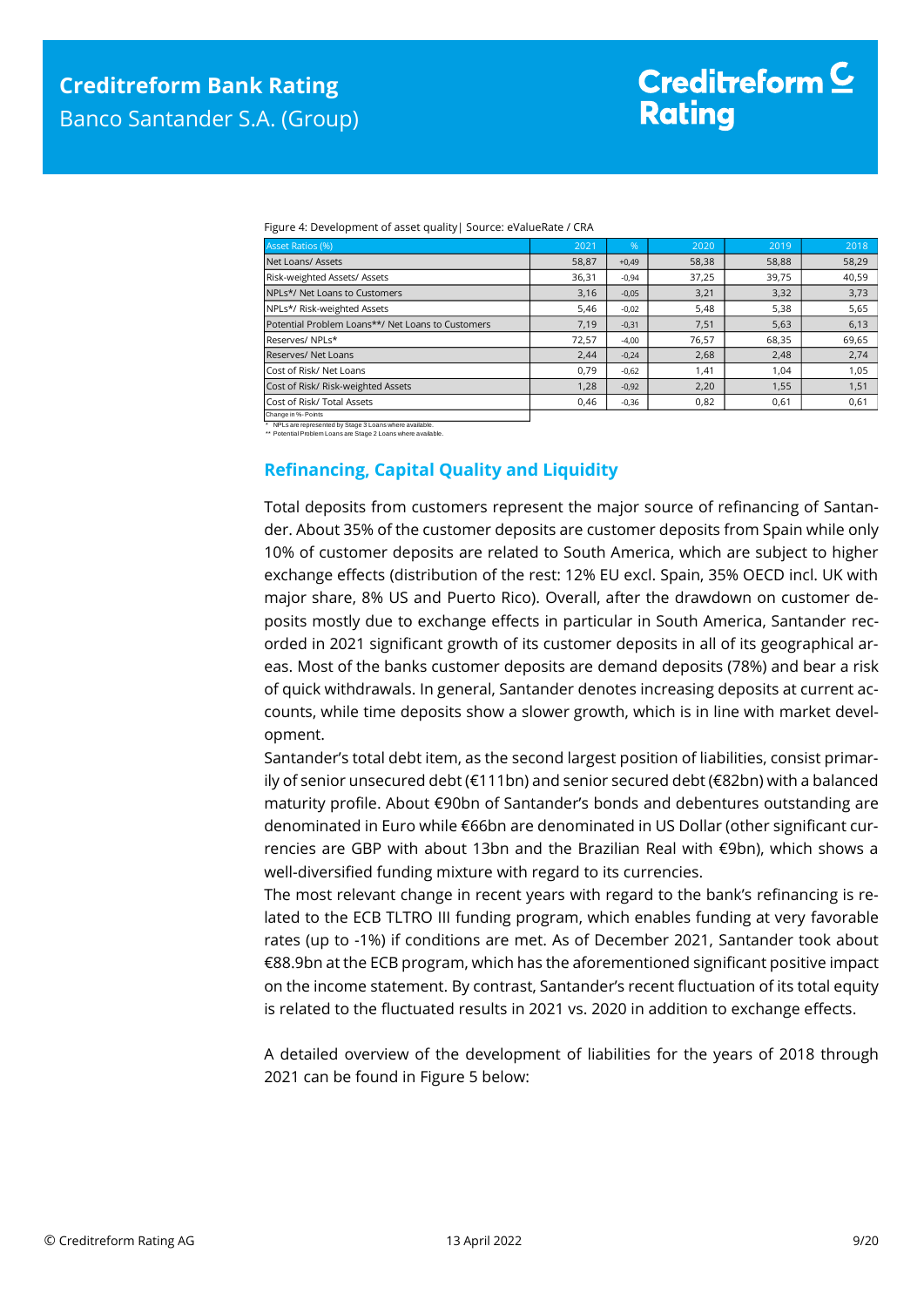| Liabilities (EUR m)                        | 2021                     | $\%$    | 2020      | 2019      | 2018      |
|--------------------------------------------|--------------------------|---------|-----------|-----------|-----------|
| <b>Total Deposits from Banks</b>           | 178.038                  | $+13,2$ | 157.306   | 138.155   | 142.499   |
| <b>Total Deposits from Customers</b>       | 881.987                  | $+8,2$  | 814.836   | 785.454   | 747.736   |
| <b>Total Debt</b>                          | 246.163                  | $+4.6$  | 235.269   | 261.977   | 246.619   |
| Derivative Liabilities                     | 59.277                   | $-17,2$ | 71.624    | 69.333    | 62.007    |
| Securities Sold, not yet Purchased         | $\overline{\phantom{a}}$ |         |           |           |           |
| Other Financial Liabilities                | 98.761                   | $-3,6$  | 102.464   | 115.169   | 117.836   |
| <b>Total Financial Liabilities</b>         | 1.464.226                | $+6,0$  | 1.381.499 | 1.370.088 | 1.316.697 |
| Insurance Liabilities                      | 770                      | $-15,4$ | 910       | 739       | 765       |
| Non-current Liabilities & Discontinued Ops | $\overline{\phantom{a}}$ | ٠       | ٠         |           |           |
| <b>Tax Liabilities</b>                     | 8.649                    | $+4.4$  | 8.282     | 9.322     | 8.135     |
| Provisions                                 | 9.583                    | $-11,7$ | 10.852    | 13.987    | 13.225    |
| <b>Total Other Liabilities</b>             | 15.554                   | $+1,1$  | 15.385    | 17,900    | 13.088    |
| <b>Total Liabilities</b>                   | 1.498.782                | $+5,8$  | 1.416.928 | 1.412.036 | 1.351.910 |
| <b>Total Equity</b>                        | 97.053                   | $+6,3$  | 91.322    | 110.659   | 107.361   |
| <b>Total Liabilities and Equity</b>        | 1.595.835                | $+5,8$  | 1.508.250 | 1.522.695 | 1.459.271 |

Figure 5: Development of refinancing and capital adequacy| Source: eValueRate / CRA

In contrast to the balance sheet equity, the regulatory capital ratios improved over the recent years continuously. The Group's CET1 (we consider only fully loaded figures unless otherwise stated) improved slightly YOY but remain at a below average level in comparison to other large European banks. The increase in CET1 capital even offset the increased volume of risk-weighted assets and slightly exceed the bank's targeted CET1 ratio of about 11-12%. With regard to the minimum required CET1 ratio of 8.85% (Total Capital requirement at 13.01%), the banks records a comfortable buffer but is at the lower end in comparison to other large European banks. Referring the Group's Tier 2 capital and Additional Tier 1 Capital (target of 1.5% AT1 and 2% T2 Capital), Santander maintained widely its regulatory capital amount, which are like the CET1 ratio below average in comparison to other large European banks. Moreover, at the EBA stress test 2021, Santander performed quit well with an only minor and clearly below average impact on the bank's capital ratio in the adverse scenario.

Overall, Santander meets comfortably all regulatory capital requirements. In contrast to the regulatory capital figures, the Group maintained a sound leverage ratio and an adequate Total Equity to Total Assets ratio in 2021. The drop of Santander's total equity ratio in 2020 is on one hand a result of the negative result in addition to the extension of the bank's total assets due to the TLTRO III liabilities, which is rather a technical issue than a potential risk. With regard to the bank's dividend policy, Santander follows a moderate policy and intends to distribute 40% of the group's underlying profit, in approximately equal parts between cash dividends and share buybacks. Santander's capital figures are the least favorable performers in any of the areas analyzed.

The Group's LCR of 163% and NSFR of 126% are in line with other large European banks. Santander meets the regulatory requirements comfortably in this regard. The customer deposits to total funding ratio of the bank shows the Group's stable and favorable source of funding - the deposits of its customers. Overall, we do not perceive any liquidity issues at Santander and the whole banking sector.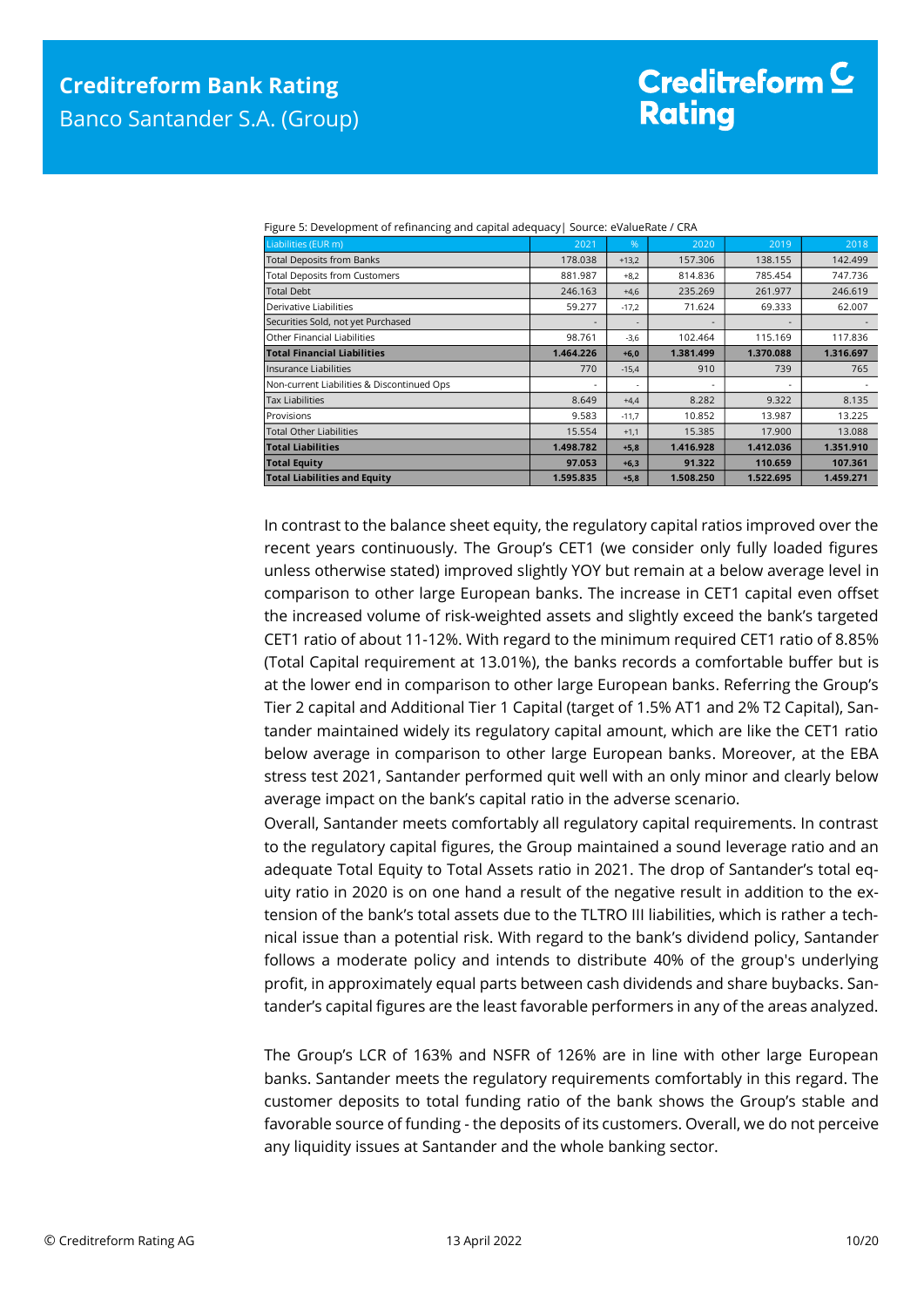A detailed overview of the development of capital and liquidity ratios for the years of 2018 through 2021 can be found in Figure 6 below:

|  | Figure 6: Development of capital and liquidity ratios   Source: eValueRate / CRA |  |
|--|----------------------------------------------------------------------------------|--|
|--|----------------------------------------------------------------------------------|--|

| Capital Ratios and Liquidity (%)                      | 2021   | %       | 2020   | 2019   | 2018   |
|-------------------------------------------------------|--------|---------|--------|--------|--------|
| Total Equity/ Total Assets                            | 6,08   | $+0,03$ | 6,05   | 7,27   | 7,36   |
| Leverage Ratio                                        | 5,37   | $+0,04$ | 5,33   | 5,15   | 5,22   |
| Common Equity Tier 1 Ratio (CET1)*                    | 12,12  | $+0,23$ | 11,89  | 11,65  | 11,30  |
| Tier 1 Ratio (CET1 + AT1)*                            | 13,79  | $+0,35$ | 13,44  | 13,05  | 12,80  |
| Total Capital Ratio (CET1 + AT1 + T2)*                | 16,41  | $+0,68$ | 15,73  | 15,02  | 14,77  |
| SREP/ CET1 Minimum Capital Requirements               | 8,85   | $+0,00$ | 8,85   | 9,69   | 9,70   |
| <b>MREL / TLAC Ratio</b>                              | 35,35  |         |        |        |        |
| Net Loans/ Deposits (LTD)                             | 106,51 | $-1,55$ | 108,06 | 114,14 | 113,76 |
| Net Stable Funding Ratio (NSFR)                       | 126,00 | $+6,00$ | 120,00 | 112,00 | 114,00 |
| Liquidity Coverage Ratio (LCR)                        | 163,00 | $-5,00$ | 168,00 | 147,00 | 158,00 |
| Customer Deposits / Total Funding (excl. Derivates)   | 61,27  | $+0,70$ | 60,57  | 58,50  | 57,97  |
| Interbank Ratio                                       | 19,02  | $+0,51$ | 18,51  | 22,74  | 17,57  |
| Change in %- Points<br>* Fully-loaded where available |        |         |        |        |        |

Due to Banco Santander's bank capital and debt structure, as well as its status as a G-SIB, the Group's Preferred Senior Unsecured Debt instruments have not been notched down in comparison to the long-term issuer rating. Due to the seniority structure, Santander's Non-Preferred Senior Unsecured debt has been notched down by one notch. However, Santander's Tier 2 capital rating is rated four notches below the long-term issuer rating based on the bank's capital structure and seniority in accordance with our rating methodology. Additional Tier 1 capital is rated five notches below the longterm issuer rating, reflecting a high bail-in risk in the event of resolution.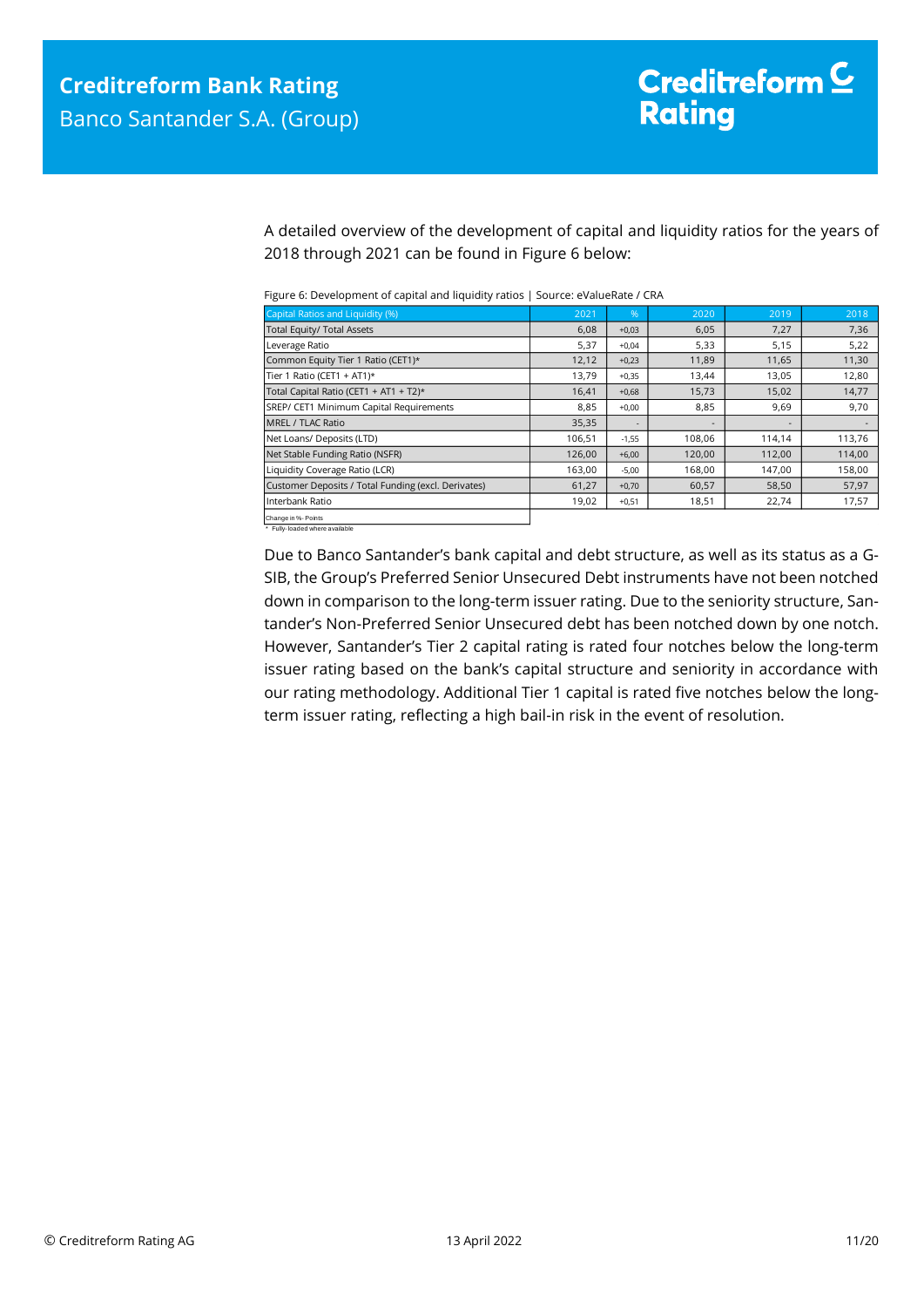# Creditreform<sup>C</sup> **Rating**

### <span id="page-11-0"></span>**Environmental, Social and Governance (ESG) Score Card**

Banco Santander SA (Group) has one significant and two moderate ESG rating drivers

• Corporate Governance is identified as a highly significant rating driver. The relevance for the credit rating results from the impact of the Corporate Governance factor on all other ESG factors and the overall well-being of the bank. This sub-factor is rated positive due to Banco Santander's strong and sustainable performance track record in addition to the widespread ESG policies.

• Corporate Behaviour and Green Financing / Promoting are identified as moderate rating driver. While Green Financing / Promoting was downnotched to neutral due to the relative low amount of green financing/bonds activities, Corporate Behaviour was upnotched to positive due the bank's business activities, which are widely in line with the ideas and beliefs of the society .

**Bank Score ESG**  3,8 / 5

| <b>Score Guidance</b> |                           |  |  |  |  |
|-----------------------|---------------------------|--|--|--|--|
|                       | > 4,25 Outstanding        |  |  |  |  |
|                       | >3,5 - 4,25 Above-average |  |  |  |  |
| >2,5 - 3,5 Average    |                           |  |  |  |  |
|                       | $>1,75 - 2,5$ Substandard |  |  |  |  |
| $\le$ = 1.75 Poor     |                           |  |  |  |  |

| Factor      | Sub-Factor                                        | Consideration                                                                                                                                            | Relevance<br>Scale 2022 | Eval. |
|-------------|---------------------------------------------------|----------------------------------------------------------------------------------------------------------------------------------------------------------|-------------------------|-------|
| ental       | 1.1 Green Financing /<br>Promoting                | The sub-factor "Green Financing/Promoting" has a moderate relevance for the credit rating,<br>and is rated neutral in terms of the CRA ESG criteria.     | 3                       |       |
| Ē<br>ā      | 1.2 Exposure to Environ-<br><b>mental Factors</b> | The sub-factor "Exposure to Environmental Factors" has a low relevance for the credit<br>rating, and is rated positive in terms of the CRA ESG criteria. |                         | (+)   |
| <u>Envi</u> | 1.3 Resource Efficiency                           | The sub-factor "Resource Efficiency" has no significant relevance for the credit rating, and is<br>rated neutral in terms of the CRA ESG criteria.       |                         |       |

| 으.<br>o<br>Ū | 2.1 Human Capital         | The sub-factor "Human Capital" has low relevance for the credit rating, and is rated positive<br>In terms of the CRA ESG criteria.                    |  |  |
|--------------|---------------------------|-------------------------------------------------------------------------------------------------------------------------------------------------------|--|--|
|              | 2.2 Social Responsibility | The sub-factor "Social Responsibility" has no significant relevance for the credit rating, and<br>lis rated neutral in terms of the CRA ESG criteria. |  |  |

| Φ<br>൹<br>O | 3.1 Corporate Governance                                                                                                                                                   | The sub-factor "Corporate Governance" is highly relevant for the credit rating, and is rated<br>positive in terms of the CRA ESG criteria.                  |  | (+      |
|-------------|----------------------------------------------------------------------------------------------------------------------------------------------------------------------------|-------------------------------------------------------------------------------------------------------------------------------------------------------------|--|---------|
|             | The sub-factor "Corporate Behaviour" has a moderate relevance for the credit rating, and is<br>3.2 Corporate Behaviour<br>rated positive in terms of the CRA ESG criteria. |                                                                                                                                                             |  | (+      |
|             | 3.3 Corporate Transparency                                                                                                                                                 | The sub-factor "Corporate Transparency" has no significant relevance for the credit rating,<br>and is rated very positive in terms of the CRA ESG criteria. |  | $(+ +)$ |

| <b>ESG Relevance Scale</b> |                          | <b>ESG Evaluation Guidance</b> |                 |
|----------------------------|--------------------------|--------------------------------|-----------------|
|                            | <b>Highest Relevance</b> | $(+ +)$                        | Strong positive |
| $\overline{4}$             | <b>High Relevance</b>    | $^{(+)}$                       | Positive        |
| з                          | Moderate Relevance       |                                | Neutral         |
|                            | Low Relevance            | $-$ )                          | Negative        |
|                            | No significant Relevance |                                | Strong negativ  |

The ESG Score is based on the Methodology "Environmental, Social and Governance Score of Banken (Version 1.0)" of Creditreform Rating AG, which is available on our<br>homepage https://creditreform-rating.de/en/about-us/regula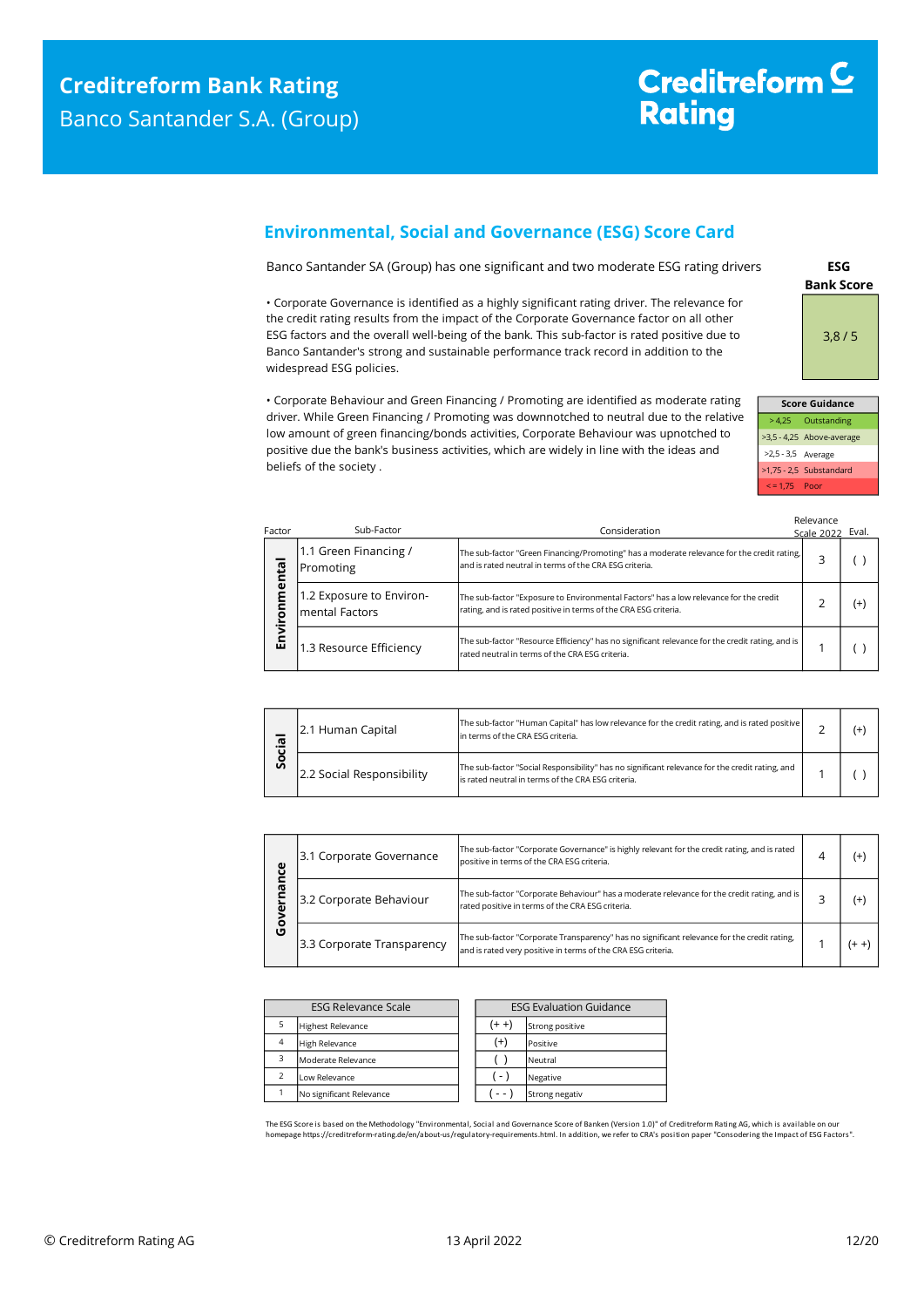### <span id="page-12-0"></span>**Conclusion**

Creditreform Rating affirms the rating of Banco Santander S.A. at 'A-' but increases the outlook from stable to positive. The increase of the outlook is a result of the bank's quickly regained profitability and the only very limited impact of the Corona pandemic. In addition, the bank's asset quality figures follow a positive trend.

Banco Santander showed a strong performance in the fiscal year 2021 after the previous year, which was highly affected by the Corona pandemic. Santander recorded significant reversals of impairments in addition to various ambivalent exchange effects. In addition, the pandemic revealed Santander's dependency on economic developments, which cannot be compensated by the strong investment banking or asset servicing. Independent of that, Banco Santander shows a steady process of its digital transformation in addition to its ongoing cost cutting and efficiency measures, which enable a sound intrinsic profitability with sustainable higher profit margins pushed by the banks overseas business activities. The targeted ROE of about >13% and the CIR of about 45% for 2022 underpin the bank's ambitious goals.

The bank's asset quality figures are at a considerable level, given Santander's various overseas business activities, in particular in South America. In addition, a continuous positive trend is present. However, Santander's cost of risk ratios and the elevated potential problem loan ratio indicate the higher risk of business, which however enable the aforementioned sound profitability figures. As of now, the impact of the war in Ukraine cannot be assessed; however, the direct exposure of Santander seems to be relatively small but economic uncertainties arise. Banco Santander's volume of loans and the number of customers are growing steadily with increasing share of digital customers, which are more profitable for the bank. It remains to be seen how the risks of the loan portfolio will develop after the run out of all government pandemic support measures.

The capitalization of the bank remained moderate with sufficient buffer to the minimum requirements, which is, however at the lower end in comparison to other large European banks. The targeted CET1 ratio of about 12% indicates no further improvements with regard to the bank's capitalization. By contrast, Santander performed quite well at the EBA stress test 2021 with an only minor and clearly below average impact on the bank's capital ratio in the adverse scenario, which indicates sound risk management.

#### **Outlook**

The outlook of the Long-Term Issuer Rating of Banco Santander and its bank capital and debt instruments is 'positive'. In the medium term, CRA expects Santander to maintain its sound level of profitability whereas the Corona pandemic impact turned out to be very little. In addition, we expect the bank at least to maintain its equity ratios whereas the asset quality figures follow a positive trend. Moreover, we assume no further significant economic impact of the Corona pandemic and stable political environment in the Santander's major markets of operations.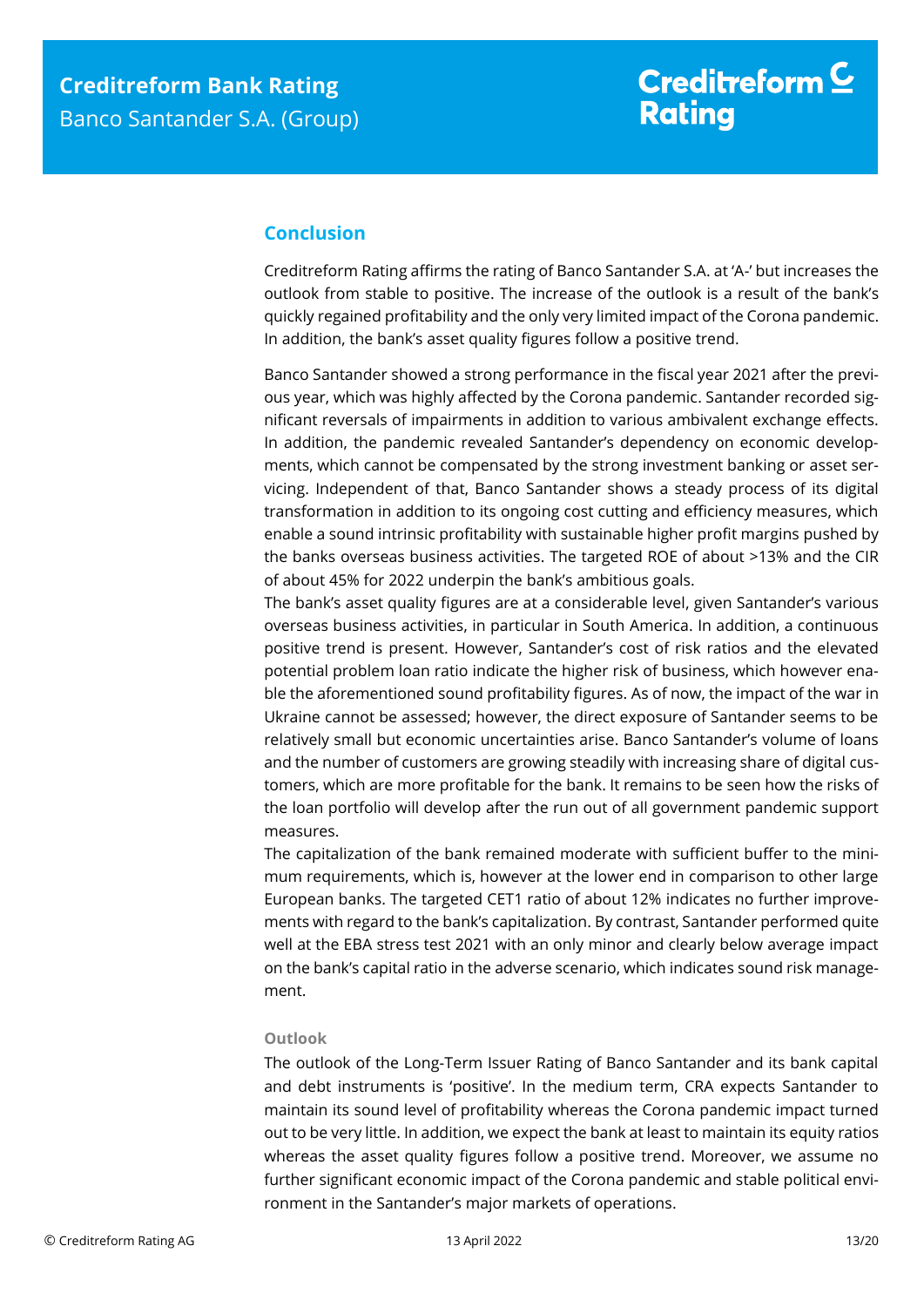# Creditreform  $C$ **Rating**

Best-case scenario: A+

Worst-case scenario: BBB+

#### Please note:

The scenarios are based on information available at the time of the rating. Within the forecast horizon, circumstances may occur that could lead to a change of the rating out of the indicated range.

#### **Scenario Analysis**

In a scenario analysis, the bank is able to reach an "A+" rating in the "best case" scenario and an "BBB+" rating in the "worst case" scenario. The ratings of bank capital and senior unsecured debt would behave similarly based on our rating mechanism. These ratings are especially sensitive to changes in total equity and to the bank capital and debt structure in general.

We might upgrade Banco Santander's long-term issuer credit rating and its bank capital and debt instruments if we see that Banco Santander is able to increase credit volume and earnings in future periods. In addition, the bank should at least maintain its capitalization and asset quality.

By contrast, a downgrade of the Group's long-term issuer credit rating and its bank capital and debt instruments is likely if we see a persistent earnings weakness and a reduction of the banks' capital ratios. In particular, we will observe the lasting Corona pandemic impact on Banco Santander's asset quality and its business activities in general.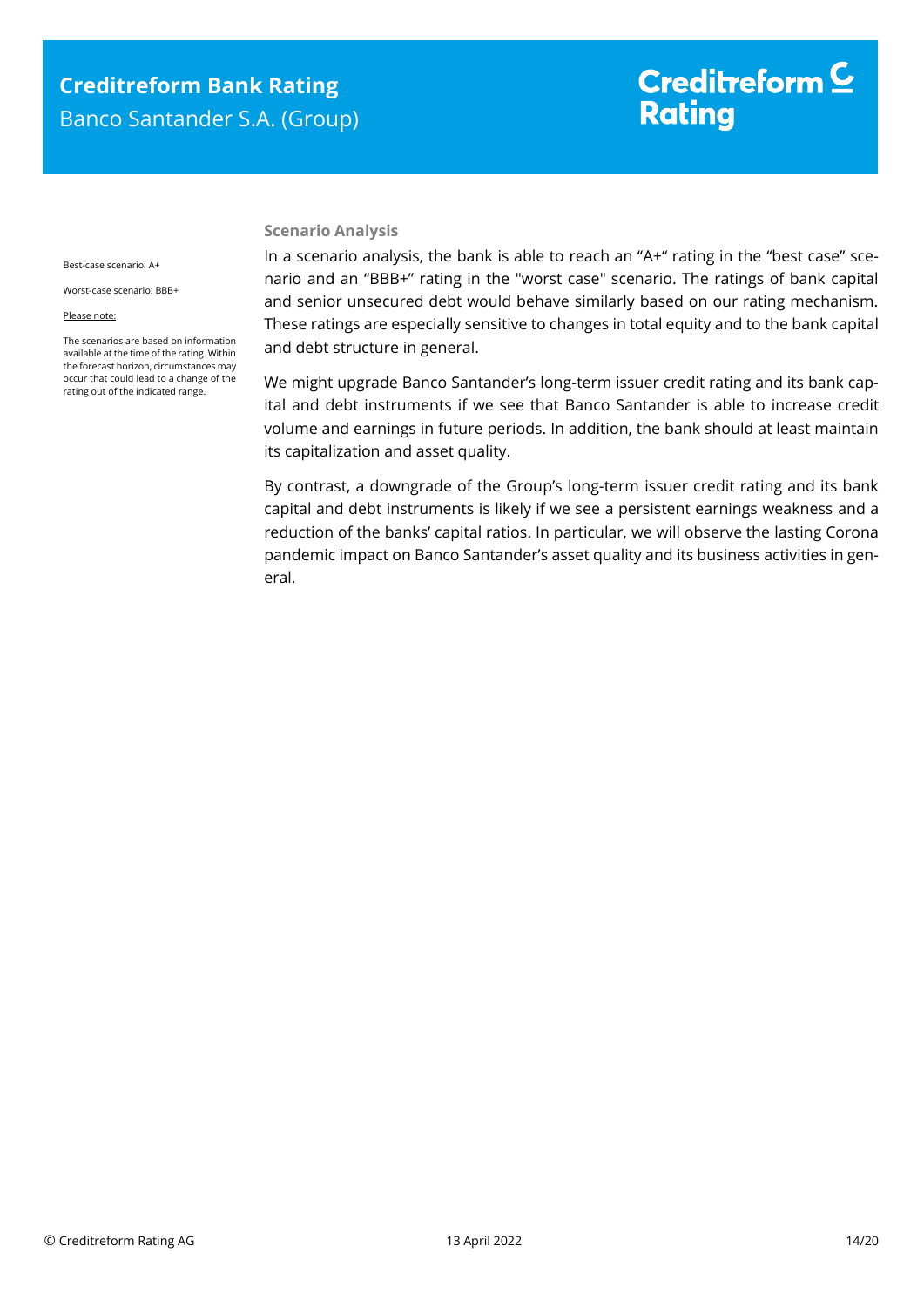## <span id="page-14-0"></span>**Appendix**

**Bank ratings**

The bank ratings are dependent on a host of quantitative and qualitative factors. An improvement in either sub-category may result in a higher rating score.

LT Issuer / Outlook / Short-Term **A- / positive / L2**

**Bank Capital and Debt Instruments Ratings**

The ratings for bank capital and debt instruments are inter alia dependent on subordination and relative size of the instrument class, based on the long-term issuer rating of the bank.

| Preferred Senior Unsecured Debt (PSU):          | А-        |
|-------------------------------------------------|-----------|
| Non-Preferred Senior Unsecured Debt (NPS): BBB+ |           |
| Tier 2 (T2):                                    | RR+       |
| Additional Tier 1 (AT1):                        | <b>RR</b> |

#### **Rating History**

Please consult our website [www.creditreform-rating.de](http://www.creditreform-rating.de/) for additional information regarding the dates of publication.

| Figure 7: Rating History |  |
|--------------------------|--|
|                          |  |

| <b>Bank Issuer Rating</b>                | <b>Rating Date</b> | <b>Result</b>                  |
|------------------------------------------|--------------------|--------------------------------|
| LT / Outlook / Short-Term (Initial)      | 15.08.2018         | A / stable / L2                |
| <b>Rating Update</b>                     | 22.11.2019         | A / stable / L2                |
| Monitoring                               | 24.03.2020         | A/NEW/L2                       |
| <b>Rating Update</b>                     | 26.11.2020         | A- / negative / L2             |
| <b>Rating Update</b>                     | 17.12.2021         | A- / stable / L2               |
| <b>Rating Update</b>                     | 13.04.2022         | A- / positive / L2             |
| <b>Bank Capital and Debt Instruments</b> | <b>Rating Date</b> | <b>Result</b>                  |
| Senior Unsecured / T2 / AT1 (Initial)    | 15.08.2018         | $A / BBB - / BB +$             |
| <b>PSU / NPS / T2 / AT1</b>              | 22.11.2019         | $A / A - / BBB - / BB +$       |
| <b>PSU / NPS / T2 / AT1</b>              | 24.03.2020         | $A / A - / BBB - / BB + (NEW)$ |
| <b>PSU / NPS / T2 / AT1</b>              | 26.11.2020         | A- / BBB+ / BB+ / BB           |
| <b>PSU / NPS / T2 / AT1</b>              | 17.12.2021         | A- / BBB+ / BB+ / BB           |
| <b>PSU / NPS / T2 / AT1</b>              | 13.04.2022         | A- / BBB+ / BB+ / BB           |
| <b>Subsidiaries of the Bank</b>          | <b>Rating Date</b> | <b>Result</b>                  |
| Banco Santander Totta S.A.               |                    |                                |
| LT / Outlook / Short-Term (Initial)      | 25.09.2018         | A / stable / L2                |
| <b>Rating Update</b>                     | 22.11.2019         | A / stable / L2                |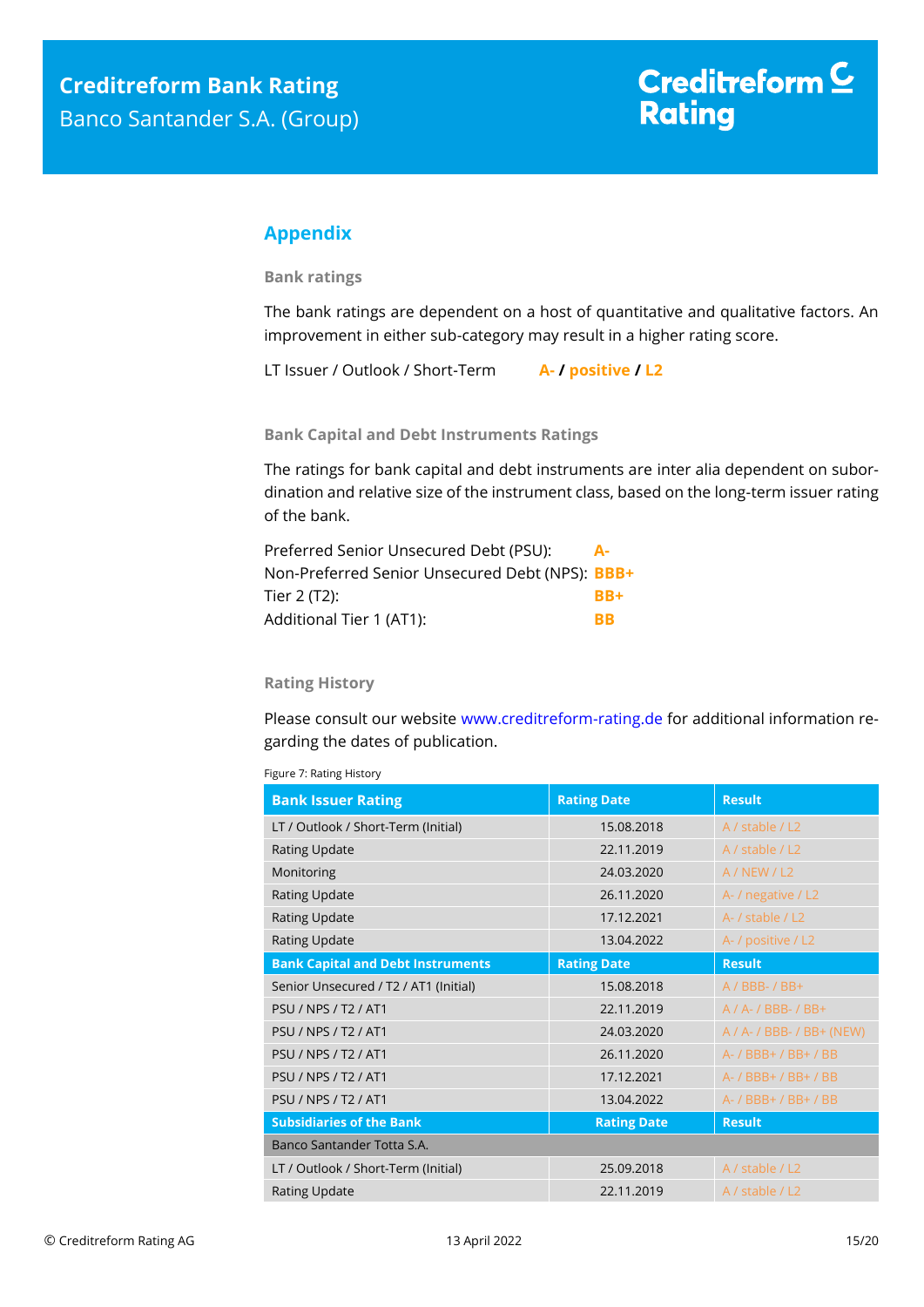| Monitoring                                                      | 24.03.2020 | A/NEW/L2                       |
|-----------------------------------------------------------------|------------|--------------------------------|
| <b>Rating Update</b>                                            | 26.11.2020 | A- / negative / L2             |
| <b>Rating Update</b>                                            | 17.12.2021 | A- / stable / L2               |
| <b>Rating Update</b>                                            | 13.04.2022 | A- / positive / L2             |
| Bank Capital and Debt Instruments of Banco Santander Totta S.A. |            |                                |
| Senior Unsecured / T2 / AT1 (Initial)                           | 25.09.2018 | $A / BBB - / BB +$             |
| <b>PSU / NPS / T2 / AT1</b>                                     | 22.11.2019 | $A / A - / BBB - / BB +$       |
| <b>PSU / NPS / T2 / AT1</b>                                     | 24.03.2020 | $A / A - / BBB - / BB + (NEW)$ |
| <b>PSU / NPS / T2 / AT1</b>                                     | 26.11.2020 | A- / BBB+ / BB+ / BB           |
| <b>PSU / NPS / T2 / AT1</b>                                     | 17.12.2021 | A- / BBB+ / BB+ / BB           |
| <b>PSU / NPS / T2 / AT1</b>                                     | 13.04.2022 | A- / BBB+ / BB+ / BB           |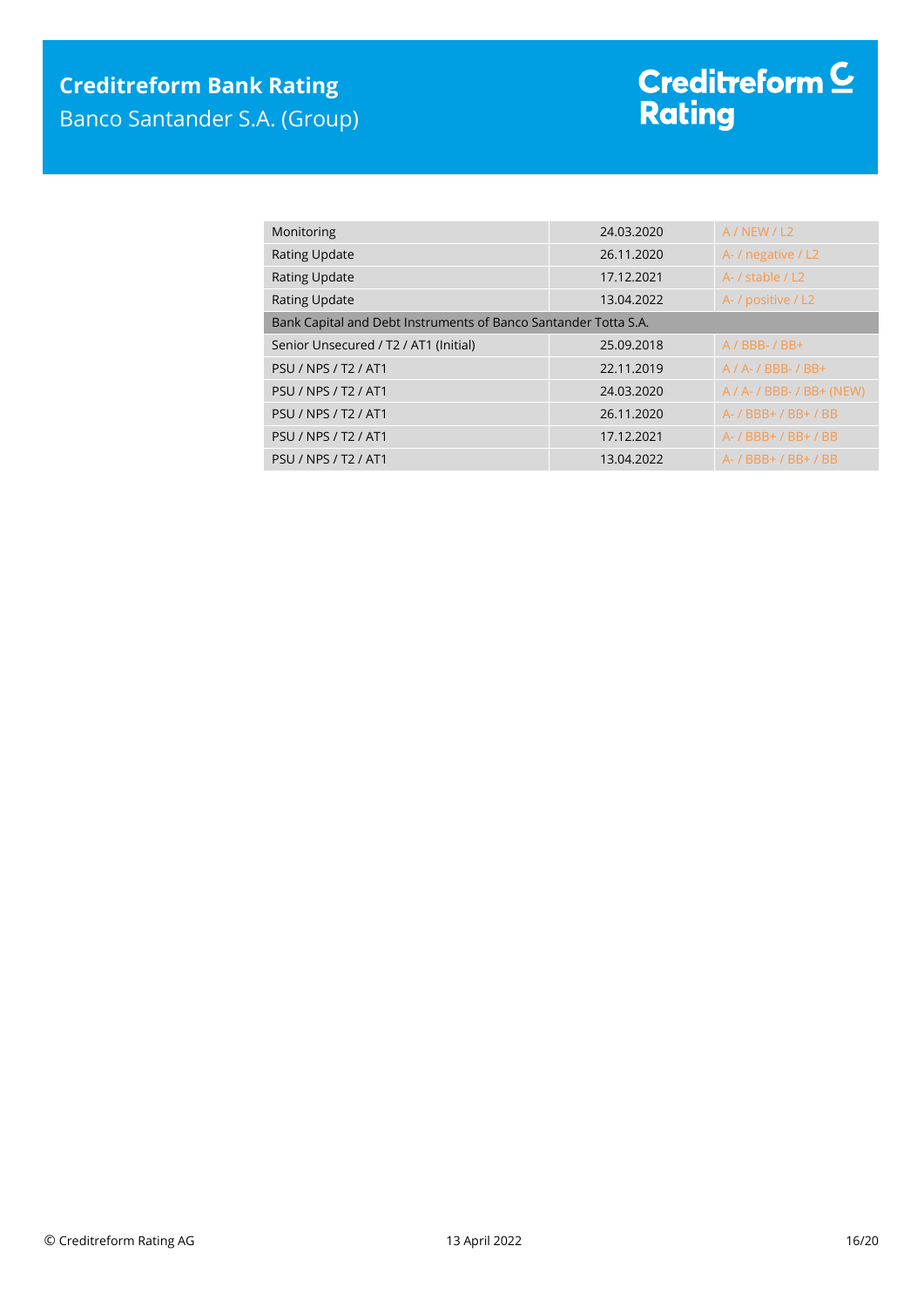#### **Regulatory**

Creditreform Rating AG was neither commissioned by the rating object nor by any other third party for the rating. The analysis took place on a voluntary basis by Creditreform Rating AG and is to be described in the regulatory sense as an unsolicited rating. The following scheme clarifies the level of participation of the rated entity (rating object):

| <b>Unsolicited Credit Rating</b>                       |    |
|--------------------------------------------------------|----|
| With Rated Entity or Related Third Party Participation | No |
| With Access to Internal Documents                      | No |
| With Access to Management<br>No                        |    |

The rating is based on publicly available information and internal evaluation methods for the rated bank. The quantitative analysis is based mainly on the latest annual accounts, interim reports, other investor relations information of the bank, and calculated key figures by eValueRate / CRA.

The information and documents processed met the requirements of the rating system of Creditreform Rating AG as published on the website www.creditreform-rating.de. The rating was carried out on the basis of the rating methodology for bank ratings as ( $v3.1$ ), the methodology for the [rating of bank capital and unsecured debt instruments \(v2.1\)](https://www.creditreform-rating.de/en/about-us/regulatory-requirements.html?file=files/content/downloads/Externes%20Rating/Regulatorische%20Anforderungen/EN/Ratingmethodiken%20EN/CRAG%20Rating%20Methodology%20Unsecured%20Debt%20Instruments%20v2.1%20EN.pdf) as well as the rating methodology for [Environmental, Social and Governance Score for Banks \(v1.0\)](https://www.creditreform-rating.de/en/about-us/regulatory-requirements.html?file=files/content/downloads/Externes%20Rating/Regulatorische%20Anforderungen/EN/Ratingmethodiken%20EN/Rating%20Methodology%20ESG%20v1.0.pdf) in conjunction with Creditreform's basic document [Rating Criteria and Definitions \(v1.3\).](https://www.creditreform-rating.de/en/about-us/regulatory-requirements.html?file=files/content/downloads/Externes%20Rating/Regulatorische%20Anforderungen/EN/Ratingmethodiken%20EN/CRAG%20Rating%20Criteria%20and%20Definitions.pdf)

The complete presentation of the rating methodologies used by Creditreform Rating AG and the basic document Rating Criteria and Definitions (v1.3) are published on our homepage:

<https://www.creditreform-rating.de/en/about-us/regulatory-requirements.html>

On 13 April 2022, the rating was presented by the analysts to the rating committee and adopted in a resolution.

The rating result was communicated to Banco Santander S.A. (Group) and the relevant subsidiary, and the preliminary rating report was made available to the bank. There was no change in the rating score.

The rating is valid until withdrawal and is subject to monitoring from the rating date (see cover page). The rating will be comprehensively reviewed at least once every year. Within this period, the rating can be updated.

In 2011 Creditreform Rating AG was registered within the European Union according to EU Regulation 1060/2009 (CRA-Regulation). Based on the registration Creditreform Rating AG (CRA) is allowed to issue credit ratings within the EU and is bound to comply with the provisions of the CRA-Regulation.

Rating Endorsement Status: The rating of Banco Santander S.A. (Group) was not endorsed by Creditreform Rating AG from a third country as defined in Article 4 (3) of the CRA-Regulation.

#### **Conflict of Interests**

No conflicts of interest were identified during the rating process that might influence the analyses and judgements of the rating analysts involved or any other natural person whose services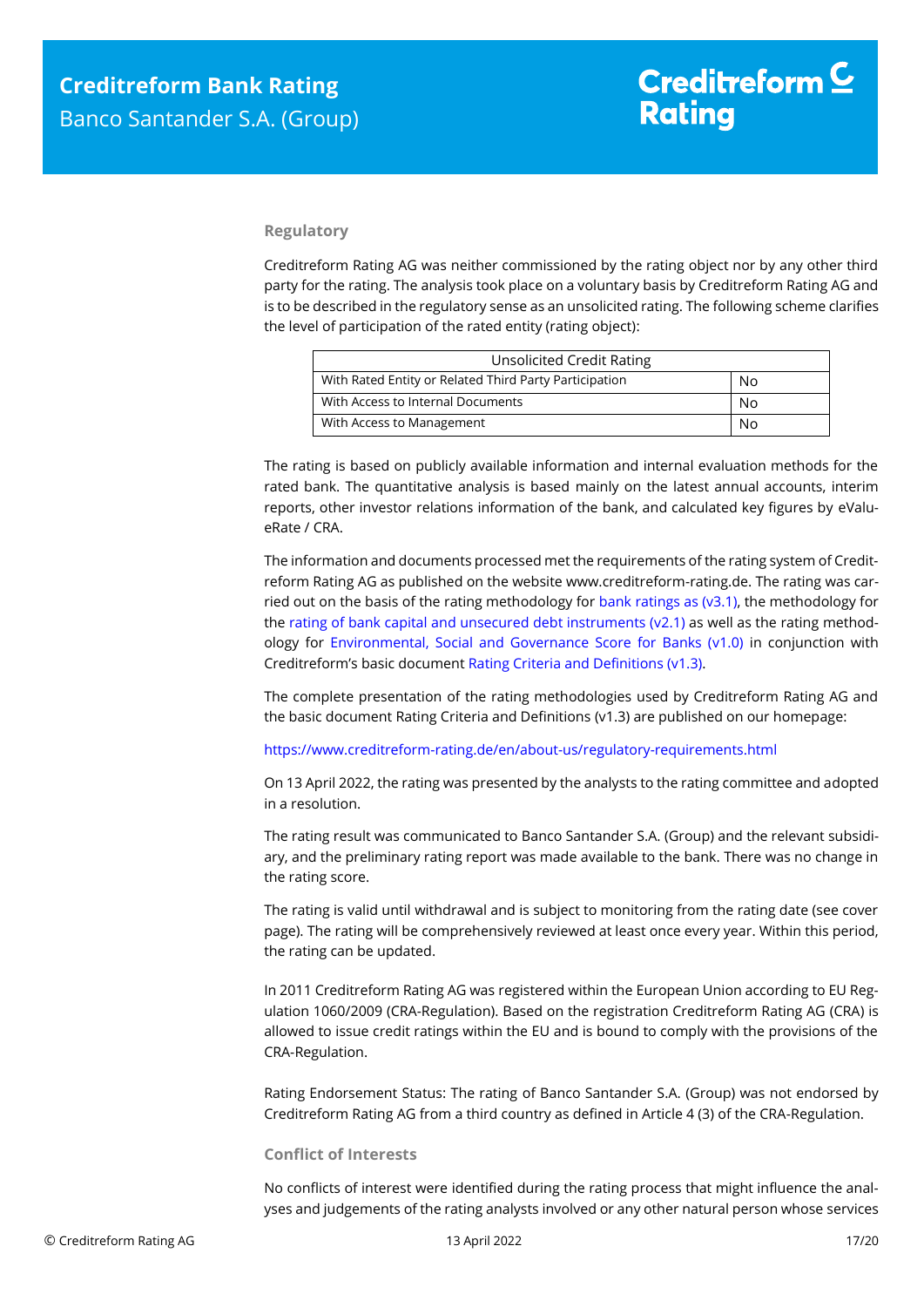# Creditreform  $\mathsf{\underline{\mathsf{C}}}$ **Rating**

are placed at the disposal or under the control of Creditreform Rating AG and who are directly involved in credit rating activities or approving credit ratings and rating outlooks.

In case of providing ancillary services to the rated entity, CRA will disclose all ancillary services in the credit rating report.

The provision of systems for calculating the probability of default on the basis of bank balance sheets, including the provision of balance sheet data, as well as the provision of validation data and default information, were performed as ancillary activities for an affiliated third party of the Group.

**Rules on the Presentation of Credit Ratings and Rating Outlooks**

The approval of credit ratings and rating outlooks follows our internal policies and procedures. In line with our policy "Rating Committee," all credit ratings and rating outlooks are approved by a rating committee based on the principle of unanimity.

To prepare this credit rating, CRA has used following substantially material sources:

- 1. Aggregated data base by eValueRate
- 2. Annual Report and interim reports
- 3. Investors relations information and other publications
- 4. Website of the rated bank
- 5. Public and internal market analyses
- 6. Internet research

There are no other attributes and limitations of the credit rating or rating outlook other than displayed on the CRA website. Furthermore CRA considers satisfactory the quality and extent of information available on the rated entity. In regard to the rated entity Creditreform Rating AG regarded available historical data as sufficient.

Between the disclosure of the credit rating to the rated entity and the public disclosure no amendments were made to the credit rating.

The "Basic data" information card indicates the principal methodology or version of methodology that was used in determining the rating, with a reference to its comprehensive description.

In case where the credit rating is based on more than one methodology or where reference only to the principal methodology might cause investors to overlook other important aspects of the credit rating, including any significant adjustments and deviations, Creditreform Rating AG explains this fact in the credit rating and indicates how the different methodologies or these other aspects are taken into account in the credit rating. This information is integrated in the credit rating report.

The meaning of each rating category, the definition of default or recovery and any appropriate risk warning, including a sensitivity analysis of the relevant key rating assumptions, such as mathematical or correlation assumptions, accompanied by worst-case scenario credit ratings as well as best-case scenario credit ratings are explained in mentioned methodologies and / or in the credit rating report.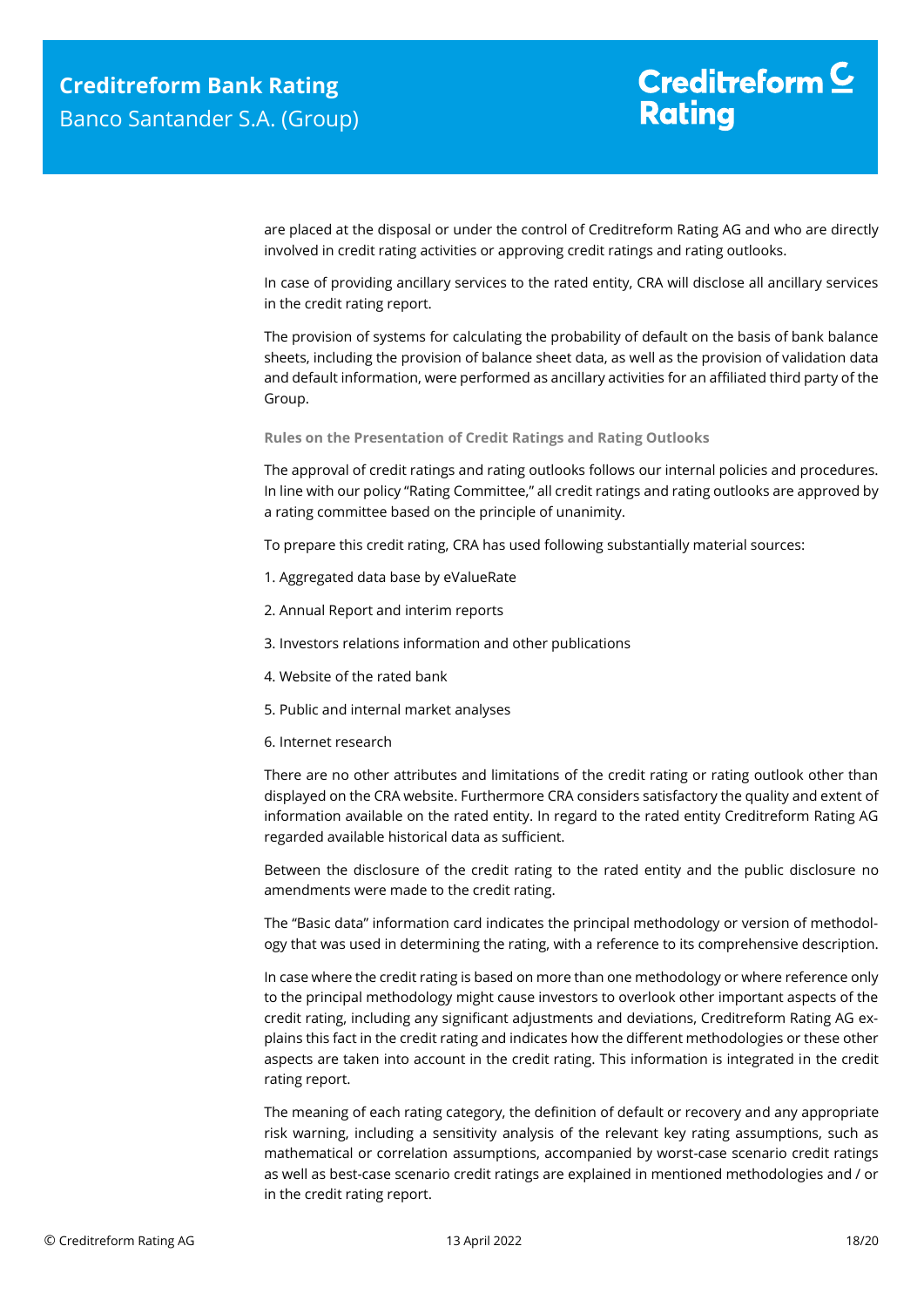The date at which the credit rating was released for distribution for the first time and when it was last updated including any rating outlooks is indicated clearly and prominently in the rating report or the "Basic data" card as a "Rating action"; first release is indicated as "initial rating", other updates are indicated as an "update", "upgrade or downgrade", "not rated", "confirmed", "selective default" or "default".

In the case of a rating outlook, the time horizon is provided during which a change in the credit rating is expected. This information is available in the rating report or in the "Basic data" information card.

In accordance to Article 11 (2) EU-Regulation (EC) No 1060/2009 registered or certified credit rating agency shall make available in a central repository established by ESMA information on its historical performance data, including the ratings transition frequency, and information about credit ratings issued in the past and on their changes. Requested data are available at the ESMA website: https://cerep.esma.europa.eu/cerep-web/statistics/defaults.xhtml.

An explanatory statement of the meaning of Creditreform's default rates are available in the credit rating methodologies disclosed on the website.

#### **Disclaimer**

Any rating performed by Creditreform Rating AG is subject to the Creditreform Rating AG Code of Conduct which has been published on the web pages of Creditreform Rating AG. In this Code of Conduct, Creditreform Rating AG commits itself – systematically and with due diligence – to establish its independent and objective opinion as to the sustainability, risks and opportunities concerning the enterprise or the issue under review.

Future events are uncertain, and forecasts are necessarily based on assessments and assumptions. This rating is therefore no statement of fact, but an opinion. For this reason, Creditreform Rating AG cannot be held liable for the consequences of decisions made on the basis of any of their ratings. Neither should these ratings be construed as recommendations for investors, buyers or sellers. They should only be used by market participants (entrepreneurs, bankers, investors etc.) as one factor among others when arriving at corporate or investment decisions. Ratings are not meant to be used as substitutes for one's own research, inquiries and assessments.

We have assumed that the documents and information made available to us by the client are complete and accurate and that the copies provided to us represent the full and unchanged contents of the original documents. Creditreform Rating AG assumes no responsibility for the true and fair representation of the original information.

This report is protected by copyright. Any commercial use is prohibited without prior written permission from Creditreform Rating AG. Only the full report may be published in order to prevent distortion of the report's overall assessment. Excerpts may only be used with the express consent of Creditreform Rating AG. Publication of the report without the consent of Creditreform Rating AG is prohibited. Only ratings published on the Creditreform Rating AG web pages remain valid.

Creditreform Rating AG